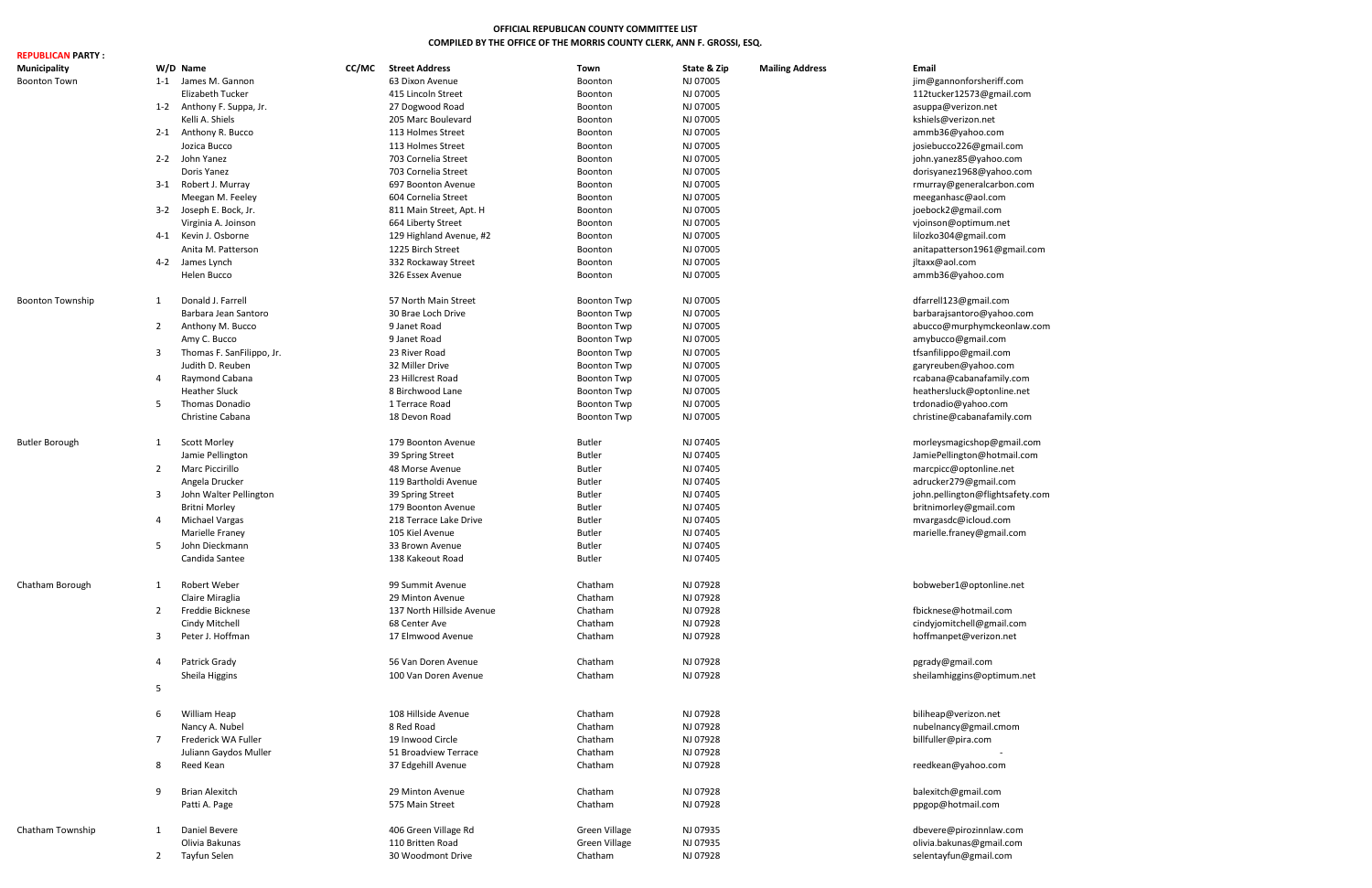|                         |                | <b>Tulin Selen</b>                        | 30 Woodmont Drive                      | Chatham              | NJ 07928             | selentayfun@gmail.com           |
|-------------------------|----------------|-------------------------------------------|----------------------------------------|----------------------|----------------------|---------------------------------|
|                         | 3              | Mark Lois                                 | 15 Gates Avenue                        | Chatham              | NJ 07928             | mlois@l1media.com               |
|                         |                | Nicole Lois                               | 15 Gates Avenue                        | Chatham              | NJ 07928             | nlois321@gmail.com              |
|                         | 4              | Ronald Rubino                             | 51 Rose Terrace                        | Chatham              | NJ 07928             | realrrr@verizon.net             |
|                         |                | Julia Turco                               | 6 Yarmouth Road                        | Chatham              | NJ 07928             | jturco@reagan.com               |
|                         | 5              | <b>Mark Hamilton</b>                      | 132 Highland Ave                       | Chatham              | NJ 07928             | markfhamilton@yahoo.com         |
|                         |                | Loren Hamilton                            | 132 Highland Ave.                      | Chatham              | NJ 07928             | lorenham@gmail.com              |
|                         | 6              | <b>Brian Duemling</b>                     | 89 Van Houton Avenue                   | Chatham              | NJ 07928             | brian.duemling@gmail.com        |
|                         |                |                                           |                                        |                      |                      |                                 |
|                         | 7              | John Nonnenmacher III                     | 744 Fairmount Avenue                   | Chatham              | NJ 07928             | jacknonny@gmail.com             |
|                         |                | Laura Marie Ali                           | 744 Fairmount Avenue                   | Chatham              | NJ 07928             | lachatham@aol.com               |
|                         | 8              | Christopher Felice                        | 20 Candace Lane                        | Chatham              | NJ 07928             | ccfelice@gmail.com              |
|                         |                | <b>Ashley Felice</b>                      | 20 Candace Lane                        | Chatham              | NJ 07928             | amc190ftl@gmail.com             |
|                         | 9              | Kevin Sullivan                            | 8 Stafford Road                        | Chatham              | NJ 07928             | sullivankm@hotmail.com          |
|                         |                | Jacquelyn Wojak                           | 14 Runnymede Road                      | Chatham              | NJ 07928             | jacquie2506@gmail.com           |
|                         | 10             | Victor Gerard Alberigi                    | 16B Heritage Drive                     | Chatham              | NJ 07928             | vgalberigi@gmail.com            |
|                         |                | Helena Ali                                | 14A Heritage Drive                     | Chatham              | NJ 07928             | hachatham@aol.com               |
|                         |                |                                           |                                        |                      |                      |                                 |
| Chester Borough         | 1              | <b>Michael Ferrone</b>                    | 7 Elm Street                           | Chester              | NJ 07930             | ferronemichael@yahoo.com        |
|                         |                | Karen Ferrone                             | 7 Elm Street                           | Chester              | NJ 07930             | karenferrone@ymail.com          |
|                         |                |                                           |                                        |                      |                      |                                 |
| <b>Chester Township</b> | 1              | Joseph Di Paolo                           | 269 Pleasant Hill Road                 | Chester              | NJ 07930             | jdipaolo@hotmail.com            |
|                         |                | Sarah Jane P. Noll                        | 55 Ironia Road                         | Chester              | NJ 07930             | sarahjaneplimpton2107@gmail.com |
|                         | $\overline{2}$ | Steven C. Moersdorf                       | 11 Old Four Bridges Road               | Chester              | NJ 07930             | moersdorfs@aol.com              |
|                         |                | Marlena H. Moersdorf                      | 11 Old Four Bridges Road               | Chester              | NJ 07930             | mlhuesmann@gmail.com            |
|                         | 3              | Michael Inganamort                        | 7 Knollwood Terrace                    | Chester              | NJ 07930             | mikeinganamort@gmail.com        |
|                         |                | Donna Magliano                            | 1 Tiger Brook Lane                     | Chester              | NJ 07930             | drmagliano@gmail.com            |
|                         | 4              | <b>William Harrington</b>                 | 1 Erick Court                          | Chester              | NJ 07930             |                                 |
|                         |                | <b>Bernadette Harrington</b>              | 1 Erick Court                          | Chester              | NJ 07930             | bernadetharrington1@comcast.net |
|                         | 5              | James Crowley                             | 408 North Road                         | Chester              | NJ 07930             | jkcrowleyelectric@gmail.com     |
|                         |                | Janet Gerber                              | 11 Burnett Drive                       | Chester              | NJ 07930             | janet.gerber@gmail.com          |
|                         |                |                                           |                                        |                      |                      |                                 |
| Denville Township       | $1 - 1$        | Douglas N. Gabel                          | 388 Diamond Spring Road                | Denville             | NJ 07834             |                                 |
|                         |                | Dawn A. Mahon                             | 87 Old Boonton Road                    | Denville             | NJ 07834             |                                 |
|                         |                | 1-2 Richard Ornelas                       | 104 Cedar Lake East                    | Denville             | NJ 07834             |                                 |
|                         |                | Christina Kovacs                          | 104 Cedar Lake East                    | Denville             | NJ 07834             |                                 |
|                         | $1 - 3$        | Thomas W. Andes                           | 168 Morris Avenue                      | Denville             | NJ 07834             |                                 |
|                         |                | Sharon M. Andes                           | 168 Morris Avenue                      | Denville             | NJ 07834             |                                 |
|                         |                | 2-1 Bruce G. D'Adamo                      | 6 Wilson Avenue                        | Denville             | NJ 07834             |                                 |
|                         |                | Nancy Gerhardt                            | 19 Freeman Lane                        | Denville             | NJ 07834             |                                 |
|                         |                | 2-2 Brian Bergen                          | 116 W. Shore Rd                        | Denville             | NJ 07834             |                                 |
|                         |                | Kristin Bergen                            | 116 W. Shore Rd                        | Denville             | NJ 07834             |                                 |
|                         |                | 2-3 Richard M. Rafferty                   | 14 MacKenzie Lane North                | Denville             | NJ 07834             |                                 |
|                         |                | Melissa Keenan                            | 71 Woodstone Road                      | Denville             | NJ 07834             |                                 |
|                         |                | 3-1 George R. Petersen                    | 75 Cooper Road                         | Denville             | NJ 07834             |                                 |
|                         |                | Jeanette E. Botti                         | 73 Mt. Pleasant Turnpike               | Denville             | NJ 07834             |                                 |
|                         |                | 3-2 Mark T. Venis                         | 29 Manor Road                          | Denville             | NJ 07834             |                                 |
|                         |                | Lene Jennings                             | 29 Manor Road                          | Denville             | NJ 07834             |                                 |
|                         |                | 3-3 Gene Feyl                             | 44 Lakewood Drive                      | Denville             | NJ 07834             |                                 |
|                         |                | Carol Bartkowiak                          | 9 Cliffside Trail                      | Denville             | NJ 07834             |                                 |
|                         |                | 4-1 Steven Smith                          |                                        | Denville             | NJ 07834             |                                 |
|                         |                | Deborah Smith                             | 134 Shongum Road                       | Denville             | NJ 07834             |                                 |
|                         |                | 4-2 Louis R. Maffei                       | 134 Shongum Road                       | Denville             | NJ 07834             |                                 |
|                         |                |                                           | 47 Magnolia Avenue                     |                      |                      |                                 |
|                         |                | Marilyn Cioffi<br>4-3 Christopher L. Dour | 61 Magnolia Avenue<br>1 Van Dorn Place | Denville<br>Denville | NJ 07834<br>NJ 07834 |                                 |
|                         |                |                                           |                                        |                      |                      |                                 |
|                         |                | Susan Chegwidden                          | 39 Old Mill Dr                         | Denville             | NJ 07834             |                                 |
|                         |                |                                           |                                        |                      |                      |                                 |
| Dover Town              |                | 1-1 Reese Riley                           | 8 Grover Road                          | Dover                | NJ 07801             | ror209@optonline.net            |
|                         |                | Idali Ramos                               | 45 Bassett Highway                     | Dover                | NJ 07801             | idaliramos75@gmail.com          |
|                         |                | 1-2 Richard T. Eggert                     | 79 Audrey Place                        | Dover                | NJ 07801             | eggertplumbing@gmail.com        |
|                         |                | Wendy Jean Carmona                        | 59 Randolph Avenue                     | Dover                | NJ 07801             | wcarmonalglolye@gmail.com       |
|                         |                | 1-3 Nicholas Seretis                      | 46 Leonard Street                      | Dover                | NJ 07801             | jeffersondiner@hotmail.com      |
|                         |                | Soultana Seretis                          | 46 Leonard Street                      | Dover                | NJ 07801             | jeffersondiner@hotmail.com      |
|                         |                | 2-1 James Mullin                          | 150 Ann Street                         | Dover                | NJ 07801             | jamesmullin@hotmail.com         |
|                         |                | Diane P. Miners                           | 187 Baker St.                          | Dover                | NJ 07801             | dianemsaudio@verizon.net        |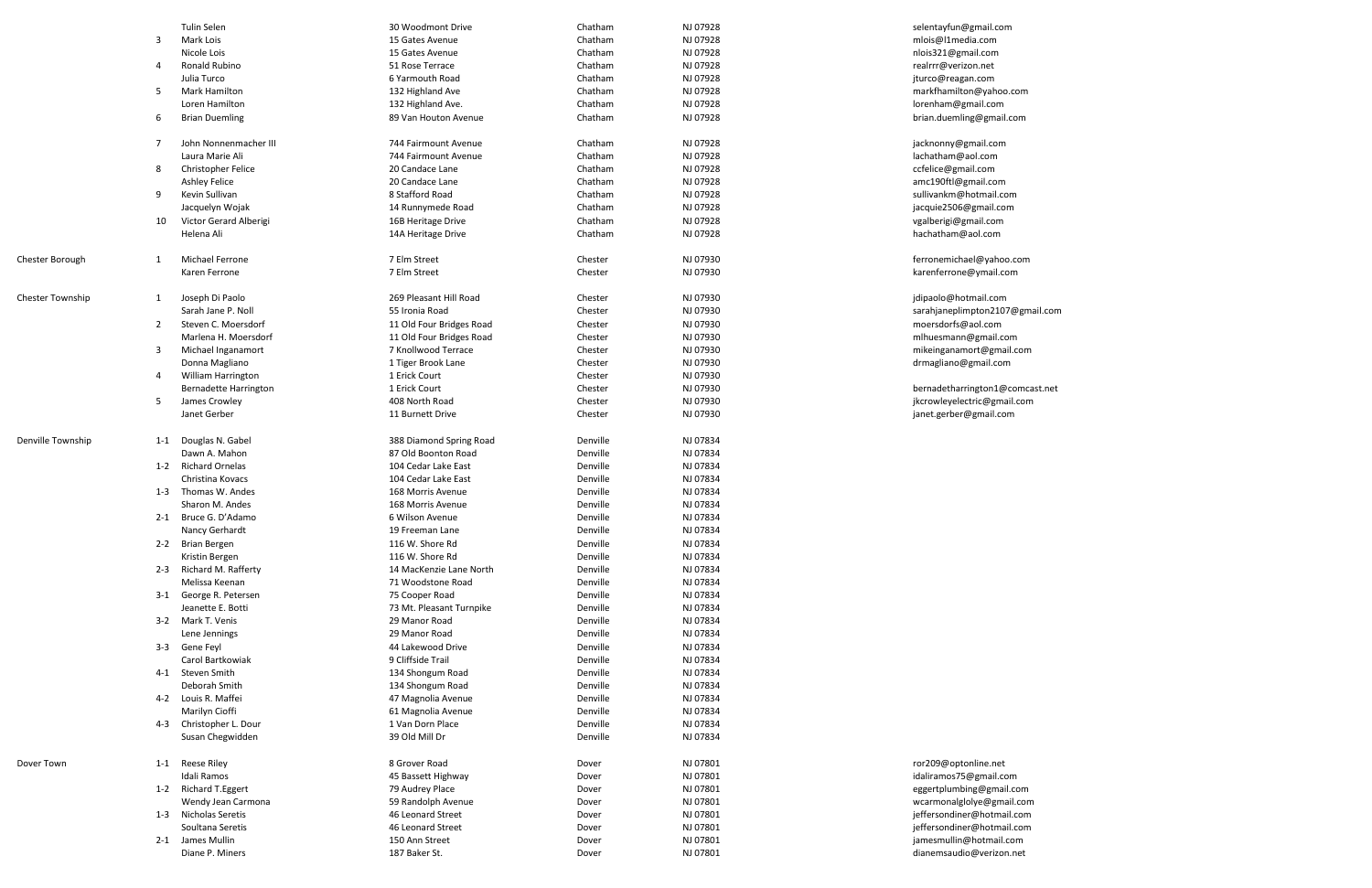|                       |                | 2-2 Danny A. Jenkins             | 12 Conrad Place         | Dover        | NJ 07801 | jenkins danny@hotmail.com            |
|-----------------------|----------------|----------------------------------|-------------------------|--------------|----------|--------------------------------------|
|                       |                | Aida Rodriguez                   | 79 Liberrty Street      | Dover        | NJ 07801 |                                      |
|                       |                | 2-3 Julio A. Soto                | 100 W. Blackwell Street | Dover        | NJ 07801 | jasoto914@msn.com                    |
|                       |                | Mercedes Benjamin                | 32 Spring Street        | Dover        | NJ 07801 | merci12@optonline.net                |
|                       |                | 3-1 Christian C. Sabogal         | 103 S. Salem Street     | Dover        | NJ 07801 | djm11045@yahoo.com                   |
|                       |                | Patricia Carroll                 | 107 S. Salem Street     | Dover        | NJ 07801 | pcarroll377@msn.com                  |
|                       | $3 - 2$        | William F. Shuler Jr.            | 1 Hillcrest Avenue      | Dover        | NJ 07801 | wshuler22@gmail.com                  |
|                       |                | Maryann Medore                   | 111 S. Salem Street     | Dover        | NJ 07801 | mmedore@rockboro.org                 |
|                       | $3-3$          | Steven F. Wagoner                | 11 Millbrook Avenue     | Dover        | NJ 07801 | swag11@gmail.com                     |
|                       |                | Maria Rosario                    | 29 Third Street         | Dover        | NJ 07801 | rosario64@msn.com                    |
|                       |                | 4-1 William Inglis               | 32 Rutan Drive          | Dover        | NJ 07801 | inglisfam@aol.com                    |
|                       |                | Gianna M. Garzon                 | 277 E. Blackwell Street | Dover        | NJ 07801 | garzongianna@hotmail.com             |
|                       |                | 4-2 Rudyard Keith Titus          | 130 Berry Street        | Dover        | NJ 07801 | july2952@aol.com                     |
|                       |                | Robin R. Kline                   | 49 Jackson Avenue       | Dover        | NJ 07801 | rkline858@gmail.com                  |
|                       | 4-3            | Ilmi Bojkovic                    | 30 Livingston ave       | Dover        | NJ 07801 | ilmibojko@gmail.com                  |
|                       |                | Maureen McGrath                  | 11 Court Drive          | Dover        | NJ 07801 | dury311@gmail.com                    |
|                       |                |                                  |                         |              |          |                                      |
| East Hanover Township | 1              | Werner Tietjen                   | 10 Windsor Way          | East Hanover | NJ 07936 | susantietjen80@gmail.com             |
|                       |                | Susan Tietjen                    | 10 Windsor Way          | East Hanover | NJ 07936 | susantietjen80@gmail.com             |
|                       | $\overline{2}$ | John A. Wioland                  | 32 Tremont Drive        | East Hanover | NJ 07936 | johnw67@icloud.com                   |
|                       |                | Kathleen Wioland                 | 32 Tremont Drive        | East Hanover | NJ 07936 | kwioland@aol.com                     |
|                       | 3              | Nicholas Surgent                 | 18 Groah Road           | East Hanover | NJ 07936 | nsurgent27@gmail.com                 |
|                       |                |                                  |                         |              |          |                                      |
|                       |                | Marleen Nigro                    | 22 John Street          | East Hanover | NJ 07936 | mnigro@aol.com                       |
|                       | 4              | Ronald Rosania                   | 127 Castle Ridge Drive  | East Hanover | NJ 07936 |                                      |
|                       |                | Joan Rosania                     | 127 Castle Ridge Drive  | East Hanover | NJ 07936 |                                      |
|                       | 5              | John Capriglione                 | 105 Overlook Ave        | East Hanover | NJ 07936 | jmcap1!optonline.net                 |
|                       |                | Michele Capriglione              | 105 Overlook Ave        | East Hanover | NJ 07936 | mcapri@optonline.net                 |
|                       | 6              |                                  |                         |              |          |                                      |
|                       |                | Ann Marie Iannaccio              | 30 Preston Ave          | East Hanover | NJ 07936 | amiannaccio@yahoo.com                |
|                       | 7              | Natale T. Buono, Jr.             | 17 Forest Road          | East Hanover | NJ 07936 | ntbuono327@aol.com                   |
|                       |                | Kimberly Matusek-Trignano        | 29 Ruby Lane            | East Hanover | NJ 07936 | ktrignano@yahoo.com                  |
|                       | 8              | Josiah Contarino                 | 99 Mckinley Ave         | East Hanover | NJ 07936 | josiahcontarino@gmail.com            |
|                       |                | Chloe Contarino                  | 99 Mckinley Ave         | East Hanover | NJ 07936 | chloe.co@pm.me                       |
| Florham Park Borough  | 1              | Donald Quigley                   | 6 Insley Road           | Florham Park | NJ 07932 |                                      |
|                       |                | Maria Quigley                    | 6 Insley Road           | Florham Park | NJ 07932 |                                      |
|                       | $\overline{2}$ | Ronald R. Bauer                  | 7 Vultee Drive          | Florham Park | NJ 07932 | twobauers@gmail.com                  |
|                       |                | Rosemary Schumacher              | 51 Roosevelt Boulevard  | Florham Park | NJ 07932 | roseschu@gmail.com                   |
|                       | 3              | Paul Chase                       | 48 Orchard Road         | Florham Park | NJ 07932 | pchase1010@gmail.com                 |
|                       |                | Patricia Chase                   | 48 Orchard Road         | Florham Park | NJ 07932 | focusedon@aol.com                    |
|                       | 4              |                                  |                         |              | NJ 07932 |                                      |
|                       |                | Mark Taylor                      | 23 Sherbrooke Drive     | Florham Park |          | mtaylor@fpboro.net                   |
|                       | 5              | Christine Davidson               | 147 Ridgedale Ave       | Florham Park | NJ 07932 |                                      |
|                       |                |                                  |                         |              |          |                                      |
|                       | 6              |                                  |                         |              |          |                                      |
|                       |                | Theresa Boetger                  | 65 Florence Dr.         | Florham Park | NJ 07932 | theresa.boetger@circlesquarealts.com |
|                       | 7              | David Reidenberg                 | 3 First Street          | Florham Park | NJ 07932 | reidenbergd@gmail.com                |
|                       |                | Diane L. Reidenberg              | 3 First Street          | Florham Park | NJ 07932 | dlreidenberg@gmail.com               |
|                       | 8              | James D'Amico                    | 13 Shetland Road        | Florham Park | NJ 07932 | mjdamico@optonline.net               |
|                       |                | Mary D'Amico                     | 13 Shetland Road        | Florham Park | NJ 07932 | mjdamico@optonline.net               |
|                       | 9              | Mark Castellano                  | 124 Cathedral Avenue    | Florham Park | NJ 07932 | markacastellano@gmail.com            |
|                       |                | Lisa Castellano                  | 124 Cathedral Avenue    | Florham Park | NJ 07932 | lisajcastellano@gmail.com            |
| Hanover Township      | -1             | Frederick Meola                  | 82 N. Belair Avenue     | Cedar Knolls | NJ 07927 | fred@fcmeola.com                     |
|                       |                |                                  |                         |              |          |                                      |
|                       | 2              | Shawn Johnston                   | 100 Poplar Drive        | Cedar Knolls | NJ 07927 | shawnnrj1981@gmail.com               |
|                       |                | Gina Johnston                    | 100 Poplar Drive        | Cedar Knolls | NJ 07927 | jgina2011@gmail.com                  |
|                       | 3              | Anthony Scarpino                 | 19 Old Farm Road        | Cedar Knolls | NJ 07927 | ascarp1104@yahoo.com                 |
|                       |                |                                  | 19 Old Farm Road        | Cedar Knolls | NJ 07927 |                                      |
|                       |                | Elisa Scarpino<br>Leonard Grasso | 45 No. Jefferson Road   |              |          | ascarp1@aol.com                      |
|                       | 4              |                                  |                         | Whippany     | NJ 07981 | lgrasso2@gmail.com                   |
|                       |                | Amy Grasso                       | 45 No. Jefferson Road   | Whippany     | NJ 07981 | amygrasso1@gmail.com                 |
|                       | 5              | William C. McCabe                | 84 Griffith Drive       | Whippany     | NJ 07981 | concertkey@verizon.net               |
|                       |                | <b>Christine Egbert</b>          | 27 Sunset Drive         | Whippany     | NJ 07981 | chenko75@aol.com                     |
|                       | 6              | James J. Neidhardt               | 3414 Appleton Way       | Whippany     | NJ 07981 | jimneid@optonline.net                |
|                       |                | Kimberly Landers                 | 11 Independence Drive   | Whippany     | NJ 07981 |                                      |
|                       | 7              | Michael Cassidy                  | 4 Adams Drive           | Whippany     | NJ 07981 | mpc724@aol.com                       |
|                       |                |                                  |                         |              |          |                                      |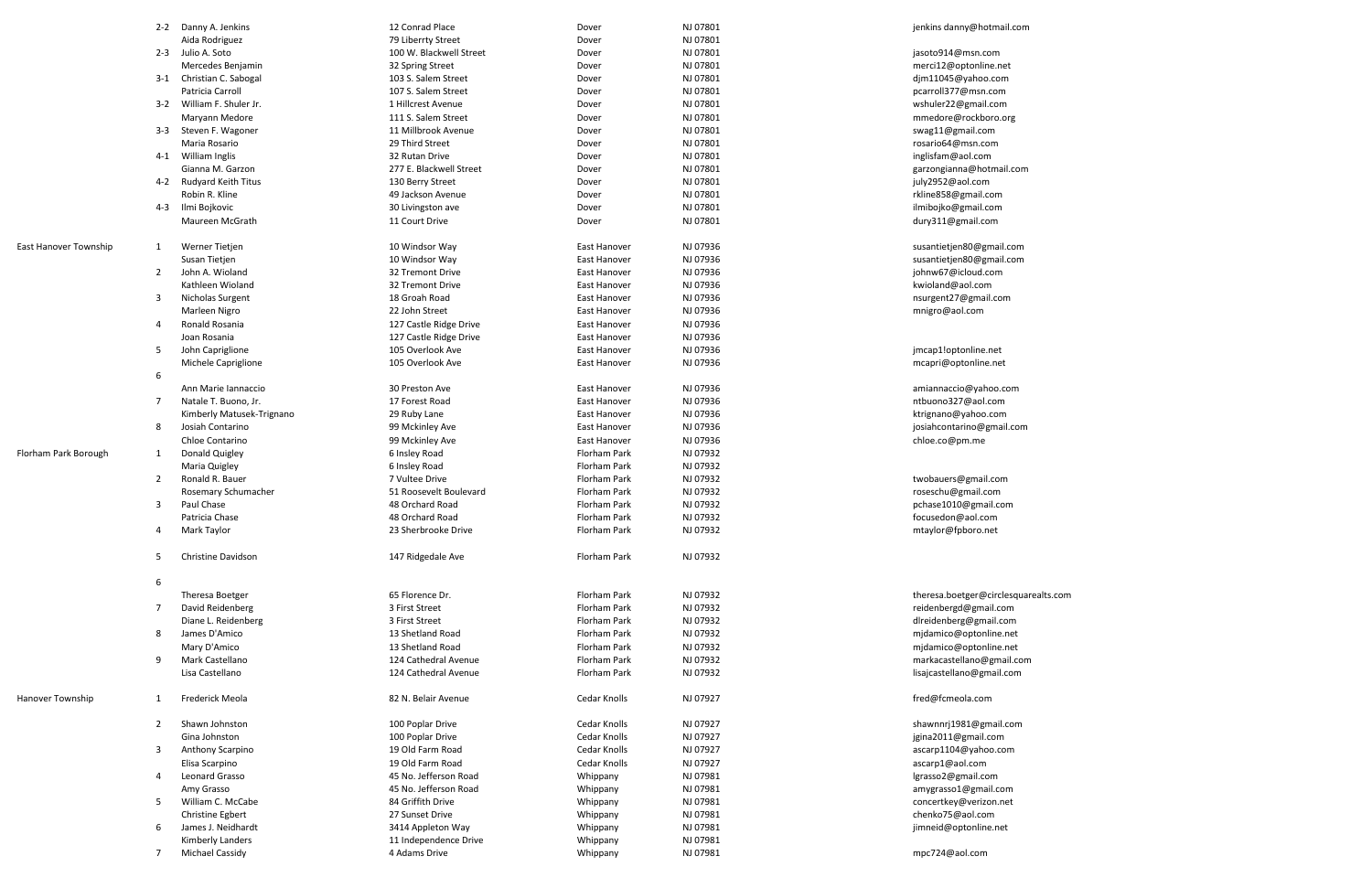|                         |                | Christina Cassidy               | 4 Adams Drive                   | Whippany             | NJ 07981 | christina0596@aol.com       |
|-------------------------|----------------|---------------------------------|---------------------------------|----------------------|----------|-----------------------------|
|                         | 8              | Paul Szesko                     | 27 Fieldstone Drive             | Whippany             | NJ 07981 | greenrevolution@verizon.net |
|                         |                | <b>Carol Paskert</b>            | 163 Park Ave                    | Whippany             | NJ 07981 |                             |
|                         | 9              | George Coppola                  | 27 Woodcrest Road               | Whippany             | NJ 07981 | coppola@optonline.net       |
|                         |                | Linda A. Schramm                | 233 Bee Meadow Pkwy             | Whippany             | NJ 07981 | laschramm@outlook.com       |
|                         |                |                                 |                                 |                      |          |                             |
| <b>Harding Township</b> | 1              | Devanshu Modi                   | 171 Sand Spring Road            | Morristown           | NJ 07960 | themodis@verizon.net        |
|                         |                | Barbara B. Bruno                | 2 Poplar Lane                   | Morristown           | NJ 07960 | barbarabbruno@yahoo.com     |
|                         | 2              | Stephen J. Balog                | 624 Van Beuren Road             | Morristown           | NJ 07960 | stephenjbalog@gmail.com     |
|                         |                | Nicole Lacz                     | 120 Village Road                | <b>Green Village</b> | NJ 07935 | nlaczmd@aol.com             |
|                         | 3              | George Boyan                    | 61 Millbrook Road, PO Box 118   | New Vernon           | NJ 07976 | gboyan3@gmail.com           |
|                         |                | Jeannie Tsukamoto               | 48 Lake Trail East              | Morristown           | NJ 07960 | atsukamoto@msn.com          |
|                         | 4              | Louis J. Lanzerotti             | 6 Brook Drive North, PO Box 326 | New Vernon           | NJ 07976 | ljlanzerotti@gmail.com      |
|                         |                | Deborah P. Tong                 | 48 Lake Trail West              | Morristown           | NJ 07960 |                             |
|                         |                |                                 |                                 |                      |          |                             |
| Jefferson Township      | 1              | <b>Matthew Millar</b>           | 874 Ravine Road                 | Lake Hopatcong       | NJ 07849 | mmillar118@gmail.com        |
|                         |                | Nicole Dundon                   | 10 Rosemont Road                | Oak Ridge            | NJ 07438 | coled86@protonmail.com      |
|                         | $\overline{2}$ | <b>Carl Cathcart</b>            | 1 Sycamore Street               | Lake Hopatcong       | NJ 07849 | ccath@optonline.net         |
|                         |                | <b>Barbara Cathcart</b>         | 1 Sycamore Street               | Lake Hopatcong       | NJ 07849 | ccath@optonline.net         |
|                         | 3              | William Felegi                  | 52 N. Maryland Avenue           | Lake Hopatcong       | NJ 07849 | williamfelegi@gmail.com     |
|                         |                | Amanda Felegi                   | 52 N. Maryland Avenue           | Lake Hopatcong       | NJ 07849 | aefelegi@gmail.com          |
|                         | 4              | <b>Robert Mulvihill</b>         | 28 Mason Street                 | Lake Hopatcong       | NJ 07849 | r.mulvihill@comcast.net     |
|                         |                | Sherri Saarloos                 |                                 |                      | NJ 07849 |                             |
|                         | 5              | Daniel Schultz                  | 4 Brights Point Road            | Lake Hopatcong       |          | ssaarloos@co.morris.nj.us   |
|                         |                |                                 | 18 Yacht Club Drive             | Lake Hopatcong       | NJ 07849 | dschultz6216@gmail.com      |
|                         | 6              | Kim Finnegan<br>H. Ronald Smith | 24 Diamond Drive                | Lake Hopatcong       | NJ 07849 | kimfinnegan1@yahoo.com      |
|                         |                |                                 | 7 Island Trail                  | Wharton              | NJ 07885 | ron110smith@gmail.com       |
|                         |                | Kristine Wilsusen               | 2 Island Trail                  | Wharton              | NJ 07885 | kristinewilsusen@gmail.com  |
|                         | 7              | Christopher J. Carfano          | 14 Woodlawn Drive               | Oak Ridge            | NJ 07438 | cjcarfano@yahoo.com         |
|                         |                |                                 |                                 |                      |          |                             |
|                         | 8              | Jay Dunham                      | 30 Milton Road                  | Oak Ridge            | NJ 07438 | jdunham314@yahoo.com        |
|                         |                | Paige Bishop                    | 70 Schoolhouse Road             | Oak Ridge            | NJ 07438 | paige.kb1212@gmail.com      |
|                         | 9              | Robert Birmingham               | 5 Wood Hollow Trail             | Oak Ridge            | NJ 07438 | birminghamr@gmail.com       |
|                         |                | Cheryl A. Birmingham            | 5 Wood Hollow Trail             | Oak Ridge            | NJ 07438 | birminghamc@gmail.com       |
|                         | 10             | James Costello                  | 11 Morning Glory Rd.            | Oak Ridge            | NJ 07438 |                             |
|                         |                | <b>Stephanie Marie Kaulfers</b> | 14 Wildwood Road                | Oak Ridge            | NJ 07438 | stephk09@optimum.net        |
|                         | 11             | Josh H. Kalish                  | 103 Notch Road                  | Oak Ridge            | NJ 07438 | debjosales@aol.com          |
|                         |                | Sue E. Maria                    | 5514 Berkshire Valley Road      | Oak Ridge            | NJ 07438 | coldcoffee822@yahoo.com     |
|                         | 12             | <b>Thomas Simmons</b>           | 2 Schofield Court               | Oak Ridge            | NJ 07438 | simmonst@optonline.net      |
|                         |                | Susan Noble                     | 18 Petersburg Court             | Oak Ridge            | NJ 07438 | jrzgal8@aol.com             |
|                         | 13             |                                 |                                 |                      |          |                             |
|                         |                | Donna M. Vander Ploeg           | 14 Crystal Road                 | Oak Ridge            | NJ 07438 | donnavp65@yahoo.com         |
|                         | 14             | Frank T. Molina                 | 1 Summer Walk Circle            | Oak Ridge            | NJ 07438 | frankm526@aol.com           |
|                         |                | Michelle J. Woehle              | 6 Windsor Drive                 | Oak Ridge            | NJ 07438 | mjwoehle@yahoo.com          |
|                         |                |                                 |                                 |                      |          |                             |
| Kinnelon Borough        | 1              | Daniel Colucci                  | 8 Maple Lake Road               | Kinnelon             | NJ 07405 | colucci.daniel@aol.com      |
|                         |                | Susan M. Colucci                | 8 Maple Lake Road               | Kinnelon             | NJ 07405 | scolucci2@aol.com           |
|                         | $\overline{2}$ | Ernest Palatucci                | 3 Colonial Lane                 | Kinnelon             | NJ 07405 | ernpjr@gmail.com            |
|                         |                | Donna M. Palatucci              | 3 Colonial Lane                 | Kinnelon             | NJ 07405 | dpalatucci@optonline.net    |
|                         | 3              | Randall I. Charles              | 69 Greenhill Road               | Kinnelon             | NJ 07405 | richarles07405@yahoo.com    |
|                         |                | <b>Tamara Roselius</b>          | 470 Laurel Lane                 | Kinnelon             | NJ 07405 | dugtam@optonline.net        |
|                         | 4              | Lawrence Casha                  | 4 The Crossway                  | Kinnelon             | NJ 07405 | lcasha@casha.com            |
|                         |                | Debra C Eckert-Casha            | 4 The Crossway                  | Kinnelon             | NJ 07405 | dcasha@casha.com            |
|                         | 5              | Nelson N. Helu                  | 1 Daniel Lane                   | Kinnelon             | NJ 07405 |                             |
|                         |                | Lila M. Helu                    | 1 Daniel Lane                   | Kinnelon             | NJ 07405 |                             |
|                         | 6              | Anthony Iannino                 | 23 Highlands Drive              | Kinnelon             | NJ 07405 | tonyiannino@optonline.net   |
|                         |                | Jill Iannino                    | 23 Highlands Drive              | Kinnelon             | NJ 07405 | tonyiannino@optonline.net   |
|                         | 7              | William E. Yago                 | 109 Fayson Lakes Road           | Kinnelon             | NJ 07405 | wyago@aol.com               |
|                         |                | Valerie Yago                    | 109 Fayson Lakes Road           | Kinnelon             | NJ 07405 | valyago@aol.com             |
|                         |                |                                 |                                 |                      |          |                             |
| Lincoln Park Borough    |                | 1-1 Gary Gemian                 | 3 Eugene Circle                 | Lincoln Park         | NJ 07035 | ggemian@bolp.org            |
|                         |                | Sandra Mainardi                 | 24 Sherbrooke Drive             | Lincoln Park         | NJ 07035 | poodlecrazy@optonline.net   |
|                         | $1 - 2$        | Nicholas Cifelli                | 9 Washington Street             | Lincoln Park         | NJ 07035 | kpd219@optonline.net        |
|                         |                | DavidWetmore                    | 31 Pleasant Ave                 | Lincoln Park         | NJ 07035 | dwetmore2@optonline.net     |
|                         | $2 - 1$        | William Mainardi                | 24 Sherbrooke Drive             | Lincoln Park         | NJ 07035 | wmainardi@mainlandnj.com    |
|                         |                | Janet Long                      | 30 Ellice Street                | Lincoln Park         | NJ 07035 | LongJanetP@yahoo.com        |
|                         |                |                                 |                                 |                      |          |                             |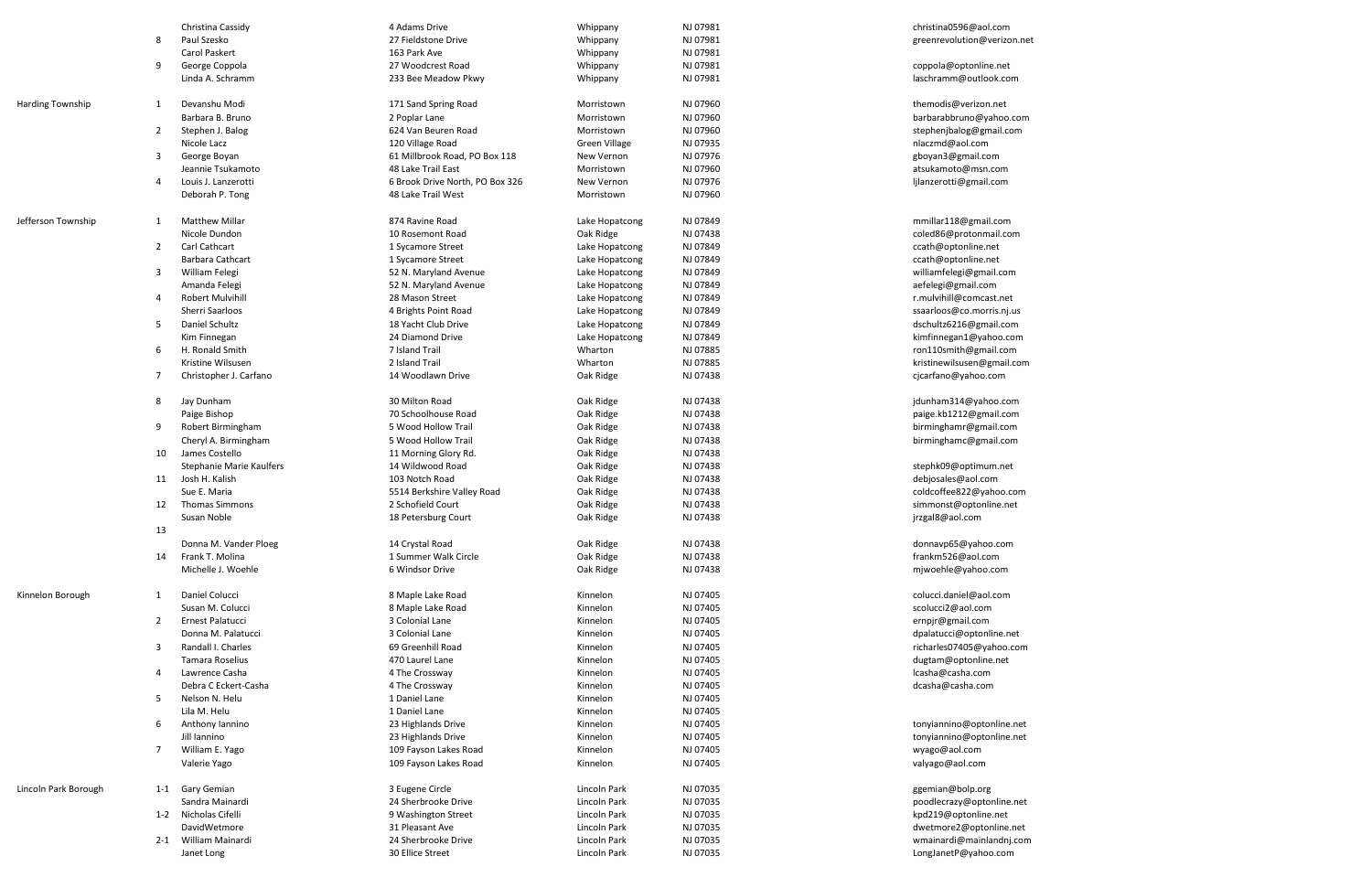|                        |                | 2-2 David Baker                   | 55 Chapel Hill Road                           | Lincoln Park | NJ 07035      | mayordave1@yahoo.com              |
|------------------------|----------------|-----------------------------------|-----------------------------------------------|--------------|---------------|-----------------------------------|
|                        |                | Lorraine Baker                    | 55 Chapel Hill Road                           | Lincoln Park | NJ 07035      | lbaker2002@yahoo.com              |
|                        |                | 3-1 Wayne Odenbrett               | 22 Rosenbrook Drive                           | Lincoln Park | NJ 07035      | wodenbrett@yahoo.com              |
|                        |                | Patricia Odenbrett                | 22 Rosenbrook Drive                           | Lincoln Park | NJ 07035      | patriciaodenbrett@yahoo.com       |
|                        |                | 3-2 Raymond T. Kerwin             | 357 Gettysburg Way                            | Lincoln Park | NJ 07035      | siena65@optonline.net             |
|                        |                | Joan Kerwin                       | 357 Gettysburg Way                            | Lincoln Park | NJ 07035      | siena65@optonline.net             |
|                        |                | 4-1 Craig Kozan                   | 69 William Street                             | Lincoln Park | NJ 07035      | ckozan@withamandkozan.com         |
|                        |                | Kathy Kennedy                     | 125 Minnehaha Path                            | Lincoln Park | NJ 07035      | kkesq@aol.com                     |
|                        |                | 4-2 Joseph Gurkovich              | 195 Pine Brook Road                           | Lincoln Park | NJ 07035      | gurkovich@davincidp.com           |
|                        |                | Ann Thompson                      | 99 Minnehaha Path                             | Lincoln Park | NJ 07035      | awthompson@optonline.net          |
|                        |                |                                   |                                               |              |               |                                   |
| Long Hill Township     | 1              | Edwin F. Gerecht Jr.              | 46 Rolling Hill Drive                         | Millington   | NJ 07946      | e.gerechtjr@verizon.net           |
|                        |                | Carol Prasa                       | 160 River Road                                | Millington   | NJ 07946      | prasa1@verizon.net                |
|                        | $\overline{2}$ | Scott Lavender                    | 1850 Long Hill Road                           | Millington   | NJ 07946      | scott@lavender.family             |
|                        |                |                                   |                                               |              |               |                                   |
|                        | 3              | Joseph Ferrandino                 | 623 Chestnut Street                           | Stirling     | NJ 07980      | jferrandino@gmail.com             |
|                        |                | Sharon Armenti Cerchiaro          | 273 Essex Street                              | Stirling     | NJ 07980      | shazalucci16@yahoo.com            |
|                        | 4              | Victor T Verlezza                 | 18 Stephanie Drive                            | Stirling     | NJ 07980      | verlezza@comcast.net              |
|                        |                | Susan Sauer Hain                  | 52 Forest Drive                               | Stirling     | NJ 07980      | susandhain@aol.com                |
|                        | 5              | Thomas Grosskopf                  | 79 Milton Ave                                 | Gilette      | NJ 07933      | tom.grosskopf@comcast.net         |
|                        |                | Andrea A. Briggs                  | 42 Highland Avenue                            | Gillette     | NJ 07933      | aabriggs@verizon.net              |
|                        | 6              | Guy T Piserchia                   | 251 Deer Path                                 | Meyersville  | NJ 07933      | guy.piserchia@gmail.com           |
|                        |                | <b>Stephanie Smith</b>            | 90 Springbrook Drive                          | Gillette     | NJ 07933      | stephsmith33@gmail.com            |
|                        |                |                                   |                                               |              |               |                                   |
| <b>Madison Borough</b> | 1              | Kathleen T. Ruddy                 |                                               | Madison      | NJ 07933      |                                   |
|                        |                | Denis Schreiber                   | 46 Green Village Road Apt A33<br>9 Amelia Ct. | Madison      | NJ 07940-2573 |                                   |
|                        |                |                                   |                                               |              |               |                                   |
|                        | $\overline{2}$ | Mark Chiarolanza                  | 186 Greenwood Avenue                          | Madison      | NJ 07940      | mchiarolanza@yahoo.com            |
|                        |                | <b>Kathy Dailey</b>               | 20 West End Avenue                            | Madison      | NJ 07940      | kathydailey@optonline.net         |
|                        | 3              | <b>Matthew VanNatten</b>          | 116 Ridgedale Ave                             | Madison      | NJ 07940      |                                   |
|                        | 4              |                                   | 10 James Place                                | Madison      | NJ 07940      |                                   |
|                        |                | Jason Leffler                     | 21 Seven Oaks Circle                          |              |               |                                   |
|                        |                | Lenora Clark                      | 50 Dellwood Drive                             | Madison      | NJ 07940      |                                   |
|                        | 5              | Joseph Falco, Jr.                 |                                               | Madison      | NJ 07940      | drgolf3@verizon.net               |
|                        |                | Suzanne Schreiber                 | 9 Amelia Court                                | Madison      | NJ 07940      | suzannekelly2017@gmail.com        |
|                        | 6              | <b>Isaac Anderson</b>             | 14 Sayre Court                                | Madison      | NJ 07940      |                                   |
|                        |                | Lisa Evans                        | 10 Oxford Lane                                | Madison      | NJ 07940      |                                   |
|                        | 7              | Brian Loudermilk                  | 43 Niles Avenue                               | Madison      | NJ 07940      | bgloudes@me.com                   |
|                        |                | Amy Chase                         | 43 Niles Avenue                               | Madison      | NJ 07940      | amyjcahse@me.com                  |
|                        | 8              | Nino Coviello                     | 14 Brannick Drive                             | Madison      | NJ 07940      | ninocoviello13@gmail.com          |
|                        |                | Gretchen Coviello                 | 14 Brannick Drive                             | Madison      | NJ 07940      | kiddoos4@aol.com                  |
|                        | 9              | John R. Dew                       | 25 Hillcrest Road                             | Madison      | NJ 07940      | jdew@protection partnersgroup.com |
|                        |                |                                   |                                               |              |               |                                   |
|                        | 10             | John Wilson                       | 27 Sherwood Avenue                            | Madison      | NJ 07940      |                                   |
|                        |                | Suzanne Graham                    | 68 Knollwood Avenue                           | Madison      | NJ 07940      | suzgraham5@gmail.com              |
|                        | 11             | Allen Spatola                     | 6 Rose Avenue                                 | Madison      | NJ 07940      |                                   |
|                        |                |                                   |                                               |              |               |                                   |
|                        | 12             | Martin Barbato                    | 6 Arlena Court                                | Madison      | NJ 07940      |                                   |
|                        |                | Mary Wilson                       | 27 Sherwood Avenue                            | Madison      | NJ 07940      |                                   |
|                        | 13             | Edward F. Ryan                    | 10 East Lane                                  | Madison      | NJ 07940      | tedryan1@me.com                   |
|                        |                | Diane Ryan                        | 10 East Lane                                  | Madison      | NJ 07940      |                                   |
|                        | 14             | Patrick W. Rowe                   | 25 Pine Avenue                                | Madison      | NJ 07940      | rowep@verizon.net                 |
|                        |                | Alison Spatola                    | 6 Rose Avenue                                 | Madison      | NJ 07940      | kinnspat@aol.com                  |
|                        |                |                                   |                                               |              |               |                                   |
| Mendham Borough        | 1              | James Barker                      | 19 Hilltop Road                               | Mendham      | NJ 07945      | jbarker@vitreousloangroup.com     |
|                        |                | <b>Christine Serrano Glassner</b> | 186 Talmadge Road                             | Mendham      | NJ 07945      | christine.glassner@gmail.com      |
|                        | $\overline{2}$ | Don Martin                        | 45 Mountain Ave                               | Mendham      | NJ 07945      | dmdonjmartin8@gmail.com           |
|                        |                | Mary Sue Martin                   | 45 Mountain Ave                               | Mendham      | NJ 07945      | marysue.martin@gmail.com          |
|                        | 3              | Sam Redick                        | 55 Talmadge Road                              | Mendham      | NJ 07945      | sam.redick54@gmail.com            |
|                        |                | Dianne Ackerman                   | 5 Brookfield Way                              | Mendham      | NJ 07945      | dianne@aptron.com                 |
|                        | 4              | Neil J. Henry                     | 3 Sterling Avenue                             | Mendham      | NJ 07945      | nhenry2@verizon.net               |
|                        |                | <b>Britta Gangemi</b>             | 13 Orchard Street                             | Mendham      | NJ 07945      | brittagangemi@gmail.com           |
|                        | 5              | John Egerter                      | 9 Knollwood Drive                             | Mendham      | NJ 07945      | egerter@deanofficesolutions.com   |
|                        |                | Sharon Battaglino                 | 37 Hampshire Drive                            | Mendham      | NJ 07945      | sharonb1516@gmail.com             |
|                        |                |                                   |                                               |              |               |                                   |
| Mendham Township       | $\mathbf{1}$   | Richard W. Rapp                   | 7 Schoolhouse Lane                            | Morristown   | NJ 07960      | rrapp@rappadvertising.com         |
|                        |                |                                   |                                               |              |               |                                   |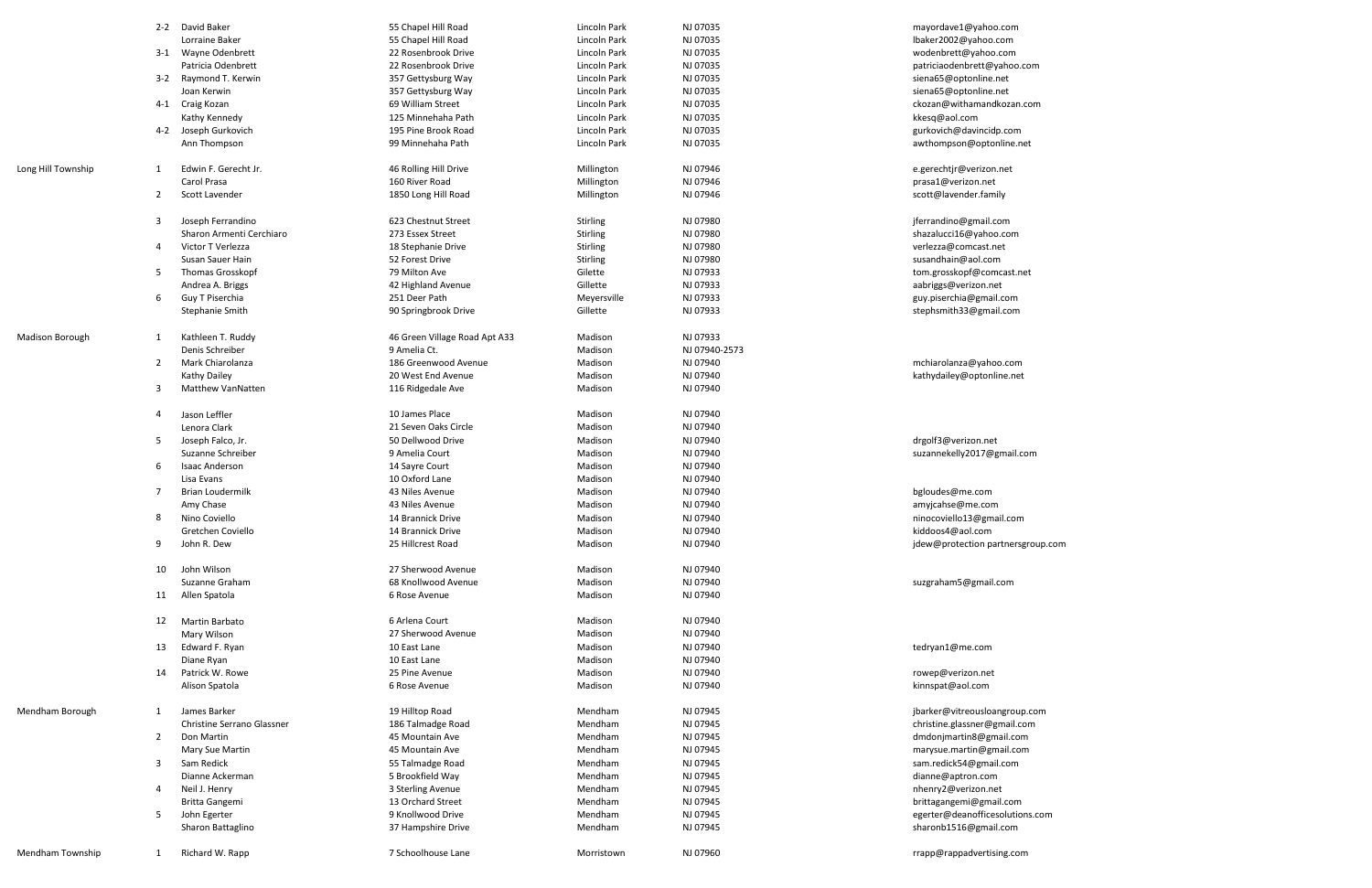|                       |                | Janet De Meo           | 2 Southern Slope Terrace                 | Mendham              | NJ 07945 | jdemeo1234@aol.com                                    |
|-----------------------|----------------|------------------------|------------------------------------------|----------------------|----------|-------------------------------------------------------|
|                       | $\overline{2}$ | <b>Thomas Baio</b>     | 21 North Gate Road                       | Mendham              | NJ 07945 | tomoem@aol.com                                        |
|                       |                | Sarah Neibart          | 1 Samantha Lane                          | Mendham              | NJ 07945 | neibart.sarah@gmail.com                               |
|                       | 3              | John M. Mills III      | 30 East Main Street, PO Box 250          | <b>Brookside</b>     | NJ 07926 | johnmillsiii@aol.com                                  |
|                       |                | Jane B. MacNeil        | 31 East Main Street, PO Box 138          | <b>Brookside</b>     | NJ 07926 | janemacneil101@gmail.com                              |
|                       | 4              | Stanley P. Gorski, Jr. | 37 Walsingham Road                       | Mendham              | NJ 07945 | spgorski@gmail.com                                    |
|                       |                | Phylis Florek          | 7 Prudence lane                          | Morristown           | NJ 07960 |                                                       |
|                       | 5              | Nick Monaghan          | 20 West Main Street, PO Box 64           | <b>Brookside</b>     | NJ 07926 | nick.monaghan@gmail.com                               |
|                       |                | Jennifer Zairi         | 20 Calais Rd                             | Mendham              | NJ 07945 | jzairi@mac.com                                        |
|                       |                |                        |                                          |                      |          |                                                       |
| Mine Hill Township    | 1              | Scott Esposito         | 10 Valley View Drive                     | Mine Hill            | NJ 07803 | scooterlv2@aol.com                                    |
|                       |                | Kristine Kanzenbach    | 26 Frank Street                          | Mine Hill            | NJ 07803 | kkanzenbach@minehill.com                              |
|                       | 2              | Sam Morris             | 3 Indian Falls Road                      | Mine Hill            | NJ 07803 | sammorris65@gmail.com                                 |
|                       |                | Jerilyn Marino         | 230 West Randolph Ave                    | Mine Hill            | NJ 07803 | jerilyn76@optonline.net                               |
|                       | 3              | Frederick Willis       | 1 Blueberry Lane                         | Mine Hill            | NJ 07803 | fwillis@minehill.com                                  |
|                       |                | Deborah Giordano       | 12 Central Avenue                        | Mine Hill            | NJ 07803 | dgiordano@minehill.com                                |
|                       |                |                        |                                          |                      |          |                                                       |
| Montville Township    | 1              | Pascal Ferrara         | 26 Boonton Avenue                        | Boonton              | NJ 07005 | pascalferrara@yahoo.com                               |
|                       |                | Janet Poletti          | 28A Taylortown Road                      | Montville            | NJ 07045 | cementhead1@msn.com                                   |
|                       | $\overline{2}$ | Ron Cain Jr.           | 41 Bloomfield Ave                        | Pine Brook           | NJ 07058 | rrcjr@optonline.net                                   |
|                       |                | Haydee Santana         | 3300 Rachel Ter Apt 18                   | Pine Brook           | NJ 07058 | pleldy@gmail.com                                      |
|                       | 3              | John Connelly          | 25-5 Jacksonville Road                   | Towaco               | NJ 07082 | johnaconnelly3@gmail.com                              |
|                       |                | Annabel Pierce         | 10 Marguerite Lane                       | Towaco               | NJ 07082 | annabel.pierce1@gmail.com                             |
|                       | 4              | <b>Frank Cooney</b>    | 9 Rockledge Road                         | Montville            | NJ 07045 | fcmountain@aol.com                                    |
|                       |                | Marla Luciano          | 1 Masar Road                             | Boonton              | NJ 07005 | marlagoodrose@gmail.com                               |
|                       | 5              | Mark Mansour           | 13 Hollister Rd.                         | Towaco               | NJ 07082 | mark.g.mansour@gmail.com                              |
|                       |                | Rosa Fazio             | 7 Walnut Drive                           | Pine Brook           | NJ 07058 | rosa.fazio@att.net                                    |
|                       | 6              | Daniel Pagano          | 11 Roome Road                            | Towaco               | NJ 07082 | purposeandintent@icloud.com                           |
|                       |                | Christie Pagano        | 11 Roome Road                            | Towaco               | NJ 07082 | dmpcap11@icloud.com                                   |
|                       | 7              | Arnold Pepperman       | 136 Changebridge Road                    | Montville            | NJ 07045 | katestadlin@gmail.com                                 |
|                       |                | Linda Peskin           | 65 Genoble Road                          | Montville            | NJ 07045 | peskinmnchk@aol.com                                   |
|                       | 8              | <b>Craig Witty</b>     | 11 Longview Drive                        | Towaco               | NJ 07082 | june2018dac@gmail.com                                 |
|                       |                | June Witty             | 11 Longview Drive                        | Towaco               | NJ 07082 | junewitty@yahoo.com                                   |
|                       | 9              | Robert Lowenfish       | 30 Breton Drive                          | Pine Brook           | NJ 07058 | lowenfish@aol.com                                     |
|                       |                | Letitia Mandola        |                                          | Pine Brook           | NJ 07058 |                                                       |
|                       | 10             | Donald Kostka          | 25 Charlemagne Place<br>37 Hilldale Road | Montville            | NJ 07045 | huffnpuff21@optonline.net<br>dkostka@kostkataylor.com |
|                       |                | Jill Weiss             | 16 Jefferson Court                       | Montville            | NJ 07045 |                                                       |
|                       | 11             | <b>Scott Russell</b>   | 8 Sunset Court                           | Montville            | NJ 07045 | jillbeach3@aol.com<br>scottnolde@icloud.com           |
|                       |                |                        |                                          |                      |          |                                                       |
|                       |                | Karen Arakelian        | 28 Sunset Court                          | Montville            | NJ 07045 | kararak2@gmail.com                                    |
|                       | 12             | Matthew S. Kayne       | 1 Stafford Place                         | Towaco               | NJ 07082 | mkayne@optonline.net                                  |
|                       |                | Summer Failla          | 88 Old Lane                              | Towaco               | NJ 07082 | summerfailla@gmail.com                                |
|                       | 13             | James Lyons            | 67 Hook Mountain Road                    | Montville            | NJ 07045 | jamesclyons55@gmail.com                               |
|                       |                | <b>Sharon DeGroot</b>  | 6 Rutledge Road                          | Pine Brook           | NJ 07058 | snorki99@gmail.com                                    |
|                       | 14             | Thomas Mastrangelo     | 59 Village Drive                         | Montville            | NJ 07045 | tmastrangelo@mindseyet.com                            |
|                       |                | Christine Fano         | 10 Daro Court                            | Montville            | NJ 07045 | chrisdomf@optonline.net                               |
|                       | 15             | David Gershman         | 28 Lalique Drive                         | Montville            | NJ 07045 | david@brussianstrokes.com                             |
|                       |                | Ella Tessler           | 5 Louis Drive                            | Montville            | NJ 07045 | ella_bt@protonmail.com                                |
|                       | 16             | Thomas Mazzaccaro      | 4 Moore Road                             | Montville            | NJ 07045 | tmazz2@optonline.net                                  |
|                       |                | Dolores Eckert-Cook    | 82 Main Road                             | Montville            | NJ 07045 | doloreseckertcook@gmail.com                           |
|                       | 17             | Kyle Cooney            | 27 Hillcrest Road                        | Towaco               | NJ 07082 | kylecooney32500@gmail.com                             |
|                       |                | Deborah Cooney         | 27 Hillcrest Road                        | Towaco               | NJ 07082 | deborahcooney10@gmail.com                             |
|                       | 18             | Deane Driscoll         | 61 Foremost Mountain Road                | Montville            | NJ 07045 | deanedriscoll@gmail.com                               |
|                       |                | <b>Ruth Austin</b>     | 8 Boyletown Road                         | Montville            | NJ 07045 | ruthaustin102@gmail.com                               |
|                       |                |                        |                                          |                      |          |                                                       |
| Morris Plains Borough | 1              | Peter J. Galea         | 6 Mayfair Road                           | <b>Morris Plains</b> | NJ 07950 | mayfair06@icloud.com                                  |
|                       |                | Michele Dyer           | 167 Mountain Way                         | Morris Plains        | NJ 07950 | morrisplainsdistrict1@gmail.com                       |
|                       | 2              | Jay Webber             | 14 Forest Avenue                         | <b>Morris Plains</b> | NJ 07950 | asmjaywebber@gmail.com                                |
|                       |                | Alice F. Collopy       | 40 Parker Drive                          | <b>Morris Plains</b> | NJ 07950 | alice@lawduo.com                                      |
|                       | 3              | Thomas D. Schnipp      | 87 Maple Avenue                          | Morris Plains        | NJ 07950 | tom.schnipp@gmail.com                                 |
|                       |                | Barbara M. Kelly       | 69 West Hanover Avenue                   | Morris Plains        | NJ 07950 | barbara@kellcoinc.com                                 |
|                       | 4              | Dennis M. Wagner       | 36 Sun Valley Way                        | Morris Plains        | NJ 07950 | river161st@optonline.net                              |
|                       |                | Diana S. Rochford      | 23 Leamoor Drive                         | Morris Plains        | NJ 07950 | dsr0013@yahoo.com                                     |
|                       | 5              | James W. Myers         | 25 Washington Avenue                     | Morris Plains        | NJ 07950 | myers424@optonline.net                                |
|                       |                | Mary Theresa Kaag      | 24 Lakeview Drive                        | Morris Plains        | NJ 07950 | mtkaag@aol.com                                        |
|                       | 6              | Patrick O. Pascarella  | 6 Wyndwood Road                          | <b>Morris Plains</b> | NJ 07950 | pascarellagroup@hotmail.com                           |
|                       |                |                        |                                          |                      |          |                                                       |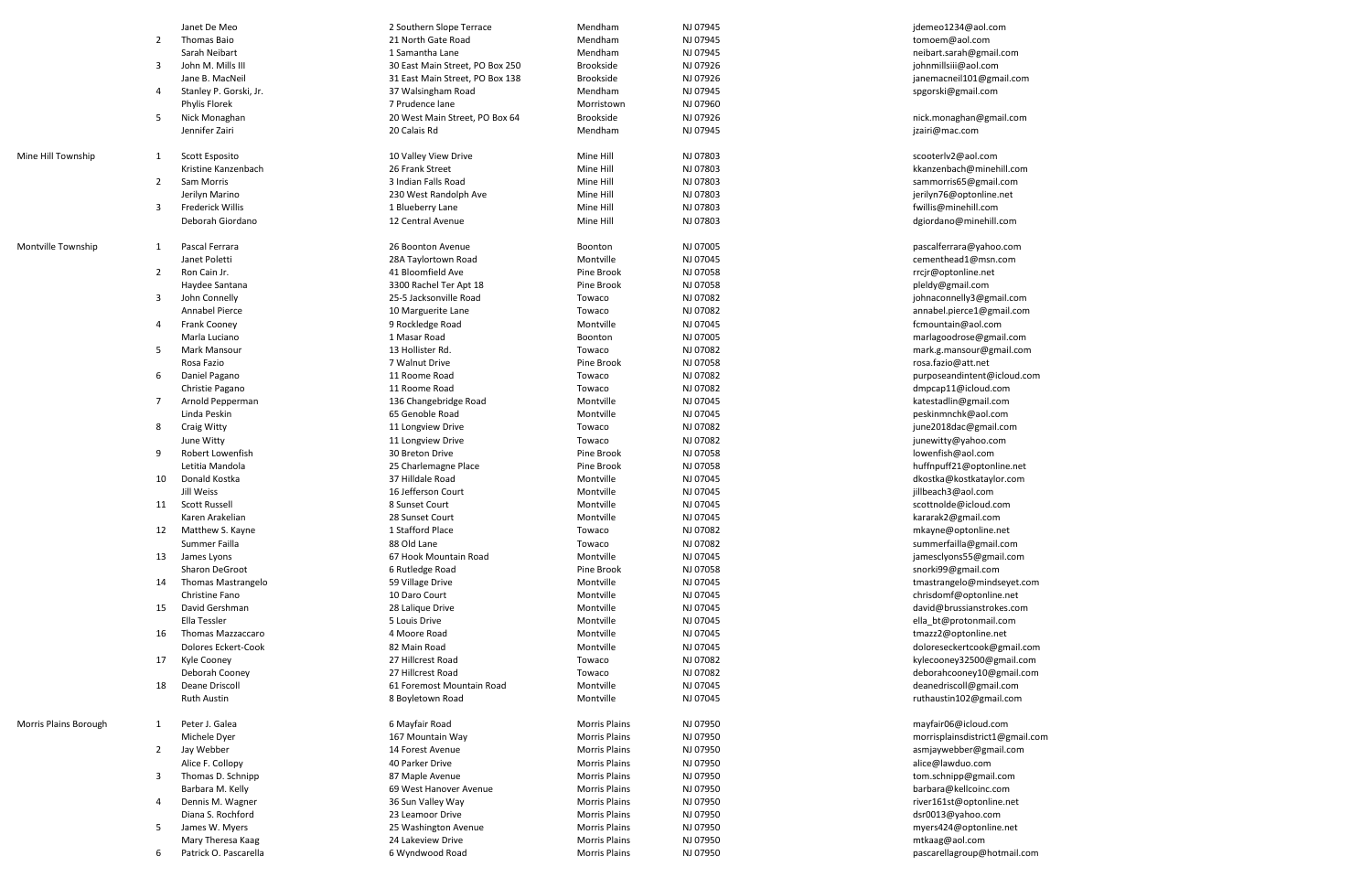|                        |         | Joanne M. Pascarella                | 6 Wyndwood Road                       | <b>Morris Plains</b>     | NJ 07950             | justjoan53@hotmail.com               |
|------------------------|---------|-------------------------------------|---------------------------------------|--------------------------|----------------------|--------------------------------------|
| <b>Morris Township</b> | 1       | Erich Morgan Huhn                   | 10 Kennedy Road                       | <b>Morris Plains</b>     | NJ 07950             | erichmhuhn@gmail.com                 |
|                        |         | Stephanie Wolthoff                  | 8 Kennedy Rd                          | <b>Morris Plains</b>     | NJ 07950             |                                      |
|                        | 2       | George Nader                        | 24 Normandy Pkwy                      | Morristown               | NJ 07960             | george@lallygone.com                 |
|                        |         | Rose Beth Mickel                    | 20 Max Drive, Apt 8A                  | Morristown               | NJ 07960             | rosebethmickel.ihaveavoice@gmail.com |
|                        | 3       | Peter Mancuso                       | 43 Laura Lane                         | Morristown               | NJ 07960             | mancuso@att.net                      |
|                        |         |                                     |                                       |                          |                      |                                      |
|                        | 4       | Sean Parkot                         | 7 Terry Dr                            | Morristown               | NJ 07960             |                                      |
|                        |         | Kathryn Parkot                      | 7 Terry Dr                            | Morristown               | NJ 07960             |                                      |
|                        | 5       | <b>Phil DelGiudice</b>              | 28 Vom Eigen Drive                    | Morristown               | NJ 07960             | phil.delgiudice@gmail.com            |
|                        |         |                                     |                                       |                          |                      |                                      |
|                        | 6       | Karl Werner<br>Elizabeth Nader      | 13 Normandy Pkwy                      | Morristown               | NJ 07960<br>NJ 07960 | karlwerner9@yahoo.com                |
|                        |         |                                     | 24 Normandy Pkwy                      | Morristown               |                      | e@elizabethnader.com                 |
|                        | 7       | Matthew W. Byrne                    | 50 Old Turnpike Road<br>7 Allen Drive | Morristown<br>Morristown | NJ 07960<br>NJ 07960 | walter7557@yahoo.com                 |
|                        |         | Kathleen Hyland<br>Paul Johnson     |                                       |                          |                      | kathleenhyland@yahoo.com             |
|                        | 8       | M. Sandra Garcia                    | 215 Pitney Place<br>3 Johnston Dr     | Morristown               | NJ 07960             | paul11226@yahoo.com                  |
|                        | 9       |                                     |                                       | Morristown               | NJ 07960             |                                      |
|                        |         | <b>Geoffrey Brooks</b>              | 49 Spring Valley Road                 | Morristown               | NJ 07960<br>NJ 07960 | gcbrooks@optonline.net               |
|                        |         | Mary Ellen Murray                   | 20 Cadence Court                      | Morristown               |                      | meminiver@aol.com                    |
|                        | 10      | Kenneth J. Kramer<br>Pamela Russell | 11 Albert Avenue                      | Morristown               | NJ 07960             | ken.j.kramer@gmail.com               |
|                        |         |                                     | 31 Laura Ln.                          | Morristown               | NJ 07960             |                                      |
|                        | 11      | Craig Giannantonio                  | 22 Keats Way                          | Morristown               | NJ 07960             | cgiann2525@yahoo.com                 |
|                        |         | Laurie Bogaard                      | 10 Shelley Place                      | Morristown               | NJ 07960             | lauriebogaard@yahoo.com              |
|                        | 12      | Will Needham                        | 419 Mt.Kemble Avenue                  | Morristown               | NJ 07960             | morristownmodern@gmail.com           |
|                        |         | Karen Deneen                        | 419 Mt.Kemble Avenue                  | Morristown               | NJ 07960             | kmd490@yahoo.com                     |
|                        | 13      | Toby Doe                            | 36 East Lake Blvd                     | Morristown               | NJ 07960             | tobydoe@hotmail.com                  |
|                        |         | Randy Davis                         | 27 Molly Stark Dr                     | Morristown               | NJ 07960             |                                      |
|                        | 14      | John Coyle                          | 32 East Lake Blvd                     | Morristown               | NJ 07960             |                                      |
|                        |         | Maria C. Cicchino                   | 179 Western Avenue                    | Morristown               | NJ 07960             | bacitoto@optonline.net               |
|                        | 15      | Henry "Hank" Lamour                 | 85 Harter Road                        | Morristown               | NJ 07960             | hank.lamour@protonmail.com           |
|                        |         | Kathrine Najwer-Coyle               | 32 East Lake Blvd                     | Morristown               | NJ 07960             | kathycoyle@gmail.com                 |
|                        | 16      | <b>Thomas Mooney</b>                | 75 Gaston Road                        | Morristown               | NJ 07960             | tmooney@medicalbillresolutions.com   |
|                        |         | Isabelle Gaffney                    | 12 Jonathon Smith Road                | Morristown               | NJ 07960             | isabellemgaffney@gmail.com           |
|                        | 17      | <b>Richrd Watson</b>                | 5 Quaker Ridge Road                   | Morristown               | NJ 07960             | chawow@aol.com                       |
|                        | 18      | Scott Meditz                        | 36 Harwich Rd                         | Morristown               | NJ 07960             |                                      |
|                        |         | Eleanor Gallo                       | 36 Harwich Road                       | Morristown               | NJ 07960             | wywgllc@gmail.com                    |
|                        | 19      | Kenneth Gerwin                      | 4 Kissel Ln                           | Morristown               | NJ 07960             |                                      |
|                        |         | Christina Dickson                   | 14 Kissel Ln                          | Morristown               | NJ 07960             |                                      |
|                        | 20      | <b>Christopher McManus</b>          | 68 Hancock Drive                      | Morristown               | NJ 07960             | mcmanuschris8@gmail.com              |
|                        |         |                                     |                                       |                          |                      |                                      |
|                        | 21      | Joseph V. Calvanelli, Jr.           | 10C Leva Drive                        | Morristown               | NJ 07960             | joec@opinionamericagroup.com         |
|                        |         | Linda K. Murphy                     | 11 Harter Road                        | Morristown               | NJ 07960             | lkmurphy@optimum.net                 |
|                        | 22      | <b>Todd Goldberg</b>                | 6 Arbor Way                           | Morristown               | NJ 07960             | tgoldberg.email@yahoo.com            |
|                        |         | Joen Luy Ferrari                    | 6 Spring Hill Lane                    | Morristown               | NJ 07960             | luy1031@aol.com                      |
|                        | 23      | <b>Michael Patricl Carroll</b>      | 54 Mill Road                          | <b>Morris Plains</b>     | NJ 07950             | carrollpol@aol.com                   |
|                        |         | Sherry Nardolillo                   | 8 Tree Top Terrace                    | Morristown               | NJ 07960             | sherrynard@gmail.com                 |
| Morristown Town        | $1 - 1$ | Alexandra Elliott                   | 71 Macculloch Ave                     | Morristown               | NJ 07960             | alexra826@gmail.com                  |
|                        |         | 1-2 John "Jay" Delanney             | 15 Paula Ct.                          | Morristown               | NJ 07960             | jdelaney@lindobury.com               |
|                        |         | Debra Gottsleben                    | 15 Paula Ct.                          | Morristown               | NJ 07960             | debragottsleben@gmail.com            |
|                        |         | 1-3 Mark Vincent Doherty            | 10 Ford Avenue, Apt 115               | Morristown               | NJ 07960             | mdoherty91@gmail.com                 |
|                        |         | Anna McMahon                        | 63 Hill Street, Apt 5B                | Morristown               | NJ 07960             | AnnaMcMahonChiefClerk@gmail.com      |
|                        | 1-4     | Ronald Landy                        | 19 Madison Street, Apt 2              | Morristown               | NJ 07960             | ronlandy22@gmail.com                 |
|                        |         |                                     |                                       |                          |                      |                                      |
|                        |         | 2-1 Robert Van Fechtmann            | 25 Farmhouse Lane, Apt 4A             | Morristown               | NJ 07960             | ryanfechtmann@gmail.com              |
|                        |         | Barbara Onuska-Orfini               | 18 Colonial Road                      | Morristown               | NJ 07960             | barbara.d.orfini@gmail.com           |
|                        |         | 2-2 Andrew Delaney                  | 15 Paula Ct.                          | Morristown               | NJ 07960             | andrewdelaney@gmail.com              |
|                        |         | Juliann Orfini                      | 18 Colonial Rd.                       | Morristown               | NJ 07960             | juli.orfini@gmail.com                |
|                        | $2 - 3$ |                                     |                                       |                          |                      |                                      |
|                        |         | Karen Kiehn                         | 2 Jardin Rd.                          | Morristown               | NJ 07960             | kkiehn@aol.com                       |
|                        |         | 3-1 James Conlin                    | 186 Mills Street                      | Morristown               | NJ 07960             |                                      |
|                        |         | Christina Ramirez                   | 30 Frederick Street                   | Morristown               | NJ 07960             | cramire257@aol.com                   |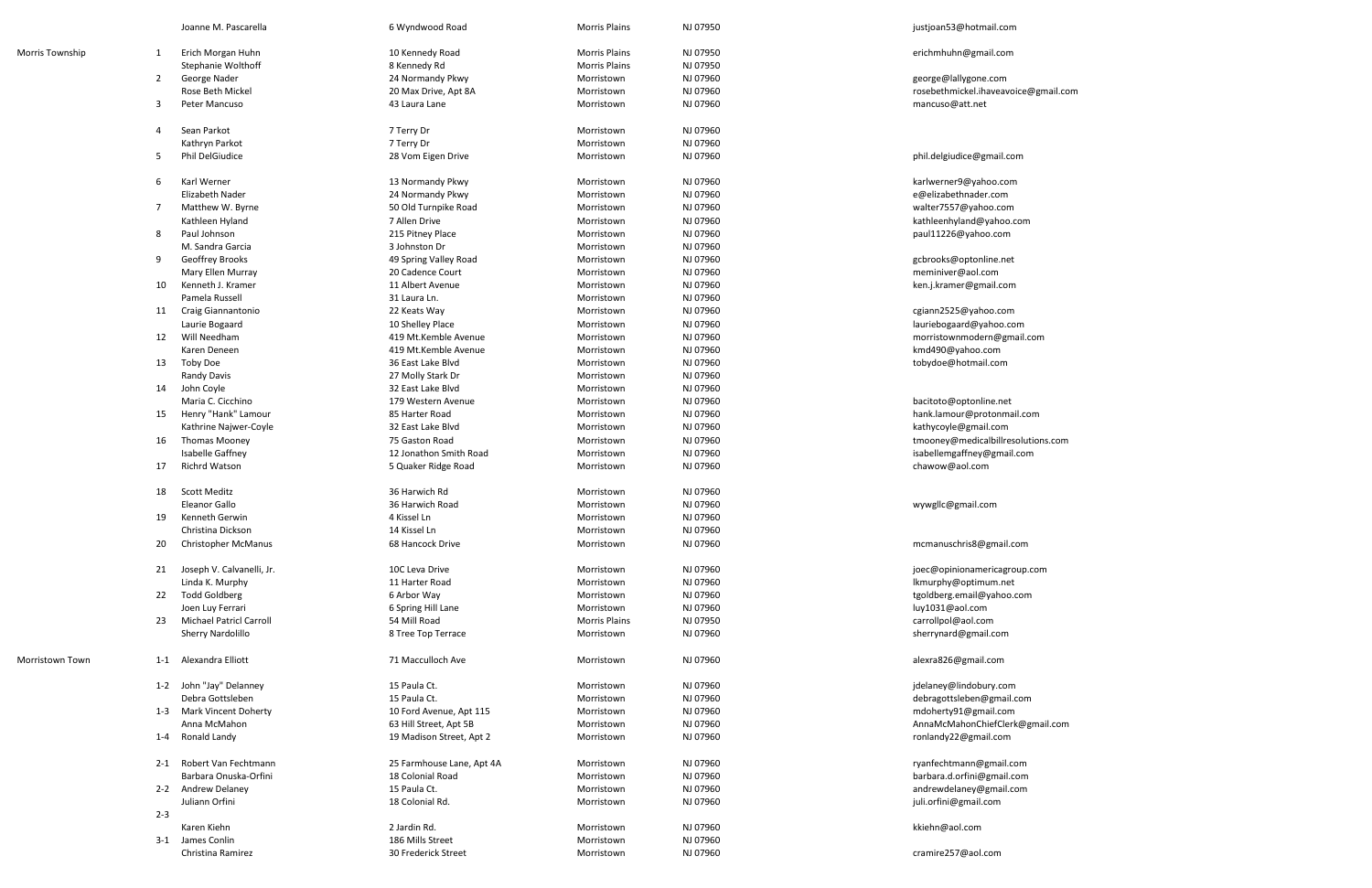|                       | $3 - 2$ | Mark McManus                                | 74 Sussex Ave                        | Morristown                           | NJ 07960             | mark@mmbuilds.com                          |
|-----------------------|---------|---------------------------------------------|--------------------------------------|--------------------------------------|----------------------|--------------------------------------------|
|                       |         | <b>Frances France</b>                       | 37 Lake Rd.                          | Morristown                           | NJ 07960             |                                            |
|                       | $3 - 3$ |                                             |                                      |                                      |                      |                                            |
|                       |         | Lorena Inestroza                            | 39 Early St. Apt 317                 | Morristown                           | NJ 07960             | linestroza1130@gmail.com                   |
|                       | 4-1     | Emile Najm                                  | 20 Ogden Pl.                         | Morristown                           | NJ 07960             | emnajm@yahoo.com                           |
|                       |         | Celeste Kaitsa                              | 340 South Street Apt.11              | Morristown                           | NJ 07960             | kaitsa2003@yahoo.com                       |
|                       | $4 - 2$ | Eric Zimmerman                              | 11 Wetmore Ave Apt. D                | Morristown                           | NJ 07960             |                                            |
|                       |         | Karen Najm                                  | 20 Ogden Pl.                         | Morristown                           | NJ 07960             | karennajm1@gmail.com                       |
|                       | 4-3     | <b>Bruce Meringolo</b><br>Susan O'Dougherty | 81 Lidgerwood Parkway                | Morristown<br>Morristown             | NJ 07960<br>NJ 07960 | bmeringolo@gmail.com                       |
|                       | 4-4     | David O'Dougherty                           | 96 Ogden Place<br>96 Ogden Place     | Morristown                           | NJ 07960             | odougherty@live.com<br>odougherty@live.com |
|                       |         | Angelique Scholl                            | 6F Dorado Drive                      | Morristown                           | NJ 07960             | ascholl.che05@gmail.com                    |
|                       |         |                                             |                                      |                                      |                      |                                            |
| Mt. Arlington Borough | 1       | Mario Marcano                               | 24 McGregor Avenue                   | Mount Arlington                      | NJ 07856             | casper17nj@gmail.com                       |
|                       |         | <b>Michael Stanzilis</b>                    | 31 Willow Sreet                      | Mount Arlington                      | NJ 07856             | mstrazilis@optonline.net                   |
|                       | 2       | John Driscoll III                           | 50 West Bertrand Road                | Mount Arlington                      | NJ 07856             | hopatcong321@gmail.com                     |
|                       |         | Laura O'Reilly-Stanzilis                    | 31 Willow Sreet                      | Mount Arlington                      | NJ 07856             | fittogo@optonline.net                      |
|                       | 3       | Dominick D'Altilio                          | 32 Harrison Way                      | Mount Arlington                      | NJ 07856             | daltilio@gmail.com                         |
|                       |         | Nita Galate                                 | 216 Howard Boulevard                 | Mount Arlington                      | NJ 07856             | jngalate@aol.com                           |
|                       | 4       | <b>Brian Kincaid</b>                        | 16 Maple Lane                        | Mount Arlington                      | NJ 07856             | bkincaid1@optonline.net                    |
|                       |         | Maria Farris                                | 1404 Woodmont Court                  | <b>Mount Arlington</b>               | NJ 07856             | marinella081@gmail.com                     |
|                       |         |                                             |                                      |                                      |                      |                                            |
| Mt. Olive Township    | 1       | Dick Kamin                                  | 13 Downstream Drive                  | <b>Flanders</b>                      | NJ 07836             | richardkamin@optonline.net                 |
|                       |         | Laurel Kamin                                | 13 Downstream Drive                  | Flanders                             | NJ 07836             | lakamin@aol.com                            |
|                       | 2       | Paul R. Licitra                             | 16 Harwich Road                      | Flanders                             | NJ 07836             | paul_licitra@yahoo.com                     |
|                       |         | Norma A. Licitra                            | 16 Harwich Road                      | <b>Flanders</b>                      | NJ 07836             | nlicitra@yahoo.com                         |
|                       | 3       |                                             |                                      |                                      |                      |                                            |
|                       |         | Scott A. Sargent                            |                                      | Flanders                             | NJ 07836             |                                            |
|                       | 4       | Kimberly A. Sargent                         | 18 Appollo Way<br>18 Appollo Way     | Flanders                             | NJ 07836             | sargsix@aol.com<br>kasnewsmom@aol.com      |
|                       | 5       | <b>Brian Schaechter</b>                     | 80 Crenshaw Dr                       | Flanders                             | NJ 07836             | brianschaechter@gmail.com                  |
|                       |         | BethAnn Figueira                            | 10 Saint Andrews Court               | Flanders                             | NJ 07836             | beth81375@aol.com                          |
|                       | 6       | Hank Titone                                 | 16 Victoria Drive                    | <b>Flanders</b>                      | NJ 07836             | htitone@msn.com                            |
|                       |         | Lisa Brett                                  | 6 Ironia Rd                          | Flanders                             | NJ 07836             | 4lisabrett@gmail.com                       |
|                       | 7       | Joseph Nicastro                             | 5 Dancer Dr.                         | <b>Budd Lake</b>                     | NJ 07828             | joe.nicastro@gmail.com                     |
|                       |         | Mary Lalama                                 | 5 Dancer Dr.                         | <b>Budd Lake</b>                     | NJ 07828             | mary.lalama@gmail.com                      |
|                       | 8       | David Scapicchio                            | 124 Flanders Netcong Road            | Flanders                             | NJ 07836             | scapicchio@verizon.net                     |
|                       |         | Raffaele A Ruggiero                         | 45 Drakesdale Rd.                    | <b>Flanders</b>                      | NJ 07836             | ruggierorealtorgmail.com                   |
|                       | 9       | <b>Timothy Steel</b>                        | 7 Christopher Court                  | <b>Flanders</b>                      | NJ 07836             | timothy_steel@hotmail.com                  |
|                       |         | Tara Lauterbach                             | 44 Kevin Drive                       | Flanders                             | NJ 07836             | laut297@gmail.com                          |
|                       | 10      | Jason E. Shanaphy                           | 8 Hunter Drive                       | <b>Budd Lake</b>                     | NJ 07828             | jayshanaphy@hotmail.com                    |
|                       |         | Jaime L. Shanaphy                           | 8 Hunter Drive                       | <b>Budd Lake</b>                     | NJ 07828             | j.l.shanaphy@hotmail.com                   |
|                       | 11      | Chester M Stephens                          | 145 Flanders Drakestown Rd           | Flanders                             | NJ 07836             | chester.stephens2@aol.com                  |
|                       |         | <b>Harold Weiss</b>                         | 18 Woodsedge Ave                     | <b>Budd Lake</b>                     | NJ 07828             | howiew@optonline.net                       |
|                       | 12      | <b>Matthew Rubinstein</b>                   | 1 Willow Court                       | Flanders                             | NJ 07836             | matt.rubinstein1@gmail.com                 |
|                       |         | Jennifer Rubinstein                         | 1 Willow Court                       | Flanders                             | NJ 07836             | matakjen@gmail.com                         |
|                       | 13      | John Ferrante                               | 10 Stanley Place<br>10 Stanley Place | <b>Budd Lake</b><br><b>Budd Lake</b> | NJ 07828<br>NJ 07828 | johnf0614@yahoo.com                        |
|                       | 14      | Lynnmarie Ferrante                          |                                      |                                      |                      | Imf047@yahoo.com                           |
|                       |         |                                             |                                      |                                      |                      |                                            |
|                       | 15      |                                             |                                      |                                      |                      |                                            |
|                       |         |                                             |                                      |                                      |                      |                                            |
|                       | 16      | Jerry Sheard                                | 23 Manor House Road                  | <b>Budd Lake</b>                     | NJ 07828             | jssafetyman@yahoo.com                      |
|                       |         | Elizabeth Cutter                            | 32 Manor House Road                  | <b>Budd Lake</b>                     | NJ 07828             | cutter32@optonline.net                     |
|                       | 17      | David Mauro                                 | 1 Stratton Court                     | Hackettstown                         | NJ 07840             | dmmauro@optonline.net                      |
|                       |         | Melissa Mauro                               | 1 Stratton Court                     | Hackettstown                         | NJ 07840             | mepmauro@optimum.net                       |
|                       | 18      | Thomas Sullivan                             | 11 New St.                           | <b>Budd Lake</b>                     | NJ 07828             |                                            |
|                       |         | Michelle Sullivan                           | 11 New St.                           | <b>Budd Lake</b>                     | NJ 07828             | clubsullivan@optonline.net                 |
|                       | 19      | Alex Roman                                  | 111 Crease Road                      | <b>Budd Lake</b>                     | NJ 07828             | aroman44@aol.com                           |
|                       |         | Lourdes Roman                               | 111 Crease Road                      | <b>Budd Lake</b>                     | NJ 07828             | lourdesroman2018@gmail.com                 |
|                       | 20      | Daniel Amianda                              | 10 Camp Pulaski Road                 | <b>Budd Lake</b>                     | NJ 07828             | damianda@optonline.net                     |
|                       |         | Colleen Ann Labow                           | 57 3rd Street                        | <b>Budd Lake</b>                     | NJ 07828             | clabow.re@gmail.com                        |
|                       | 21      | Randy Jensen                                | 117 Mine Hill Road                   | Hackettstown                         | NJ 07828             | jensenra@protonmail.com                    |
|                       |         | Lori Jensen                                 | 117 Mine Hill Road                   | Hackettstown                         | NJ 07828             | loritreier@aol.com                         |
|                       | 22      | Erik John Bradley                           | 16 Chelsea Drive                     | <b>Budd Lake</b>                     | NJ 07828             | erik8298@hotmail.com                       |
|                       |         |                                             |                                      |                                      |                      |                                            |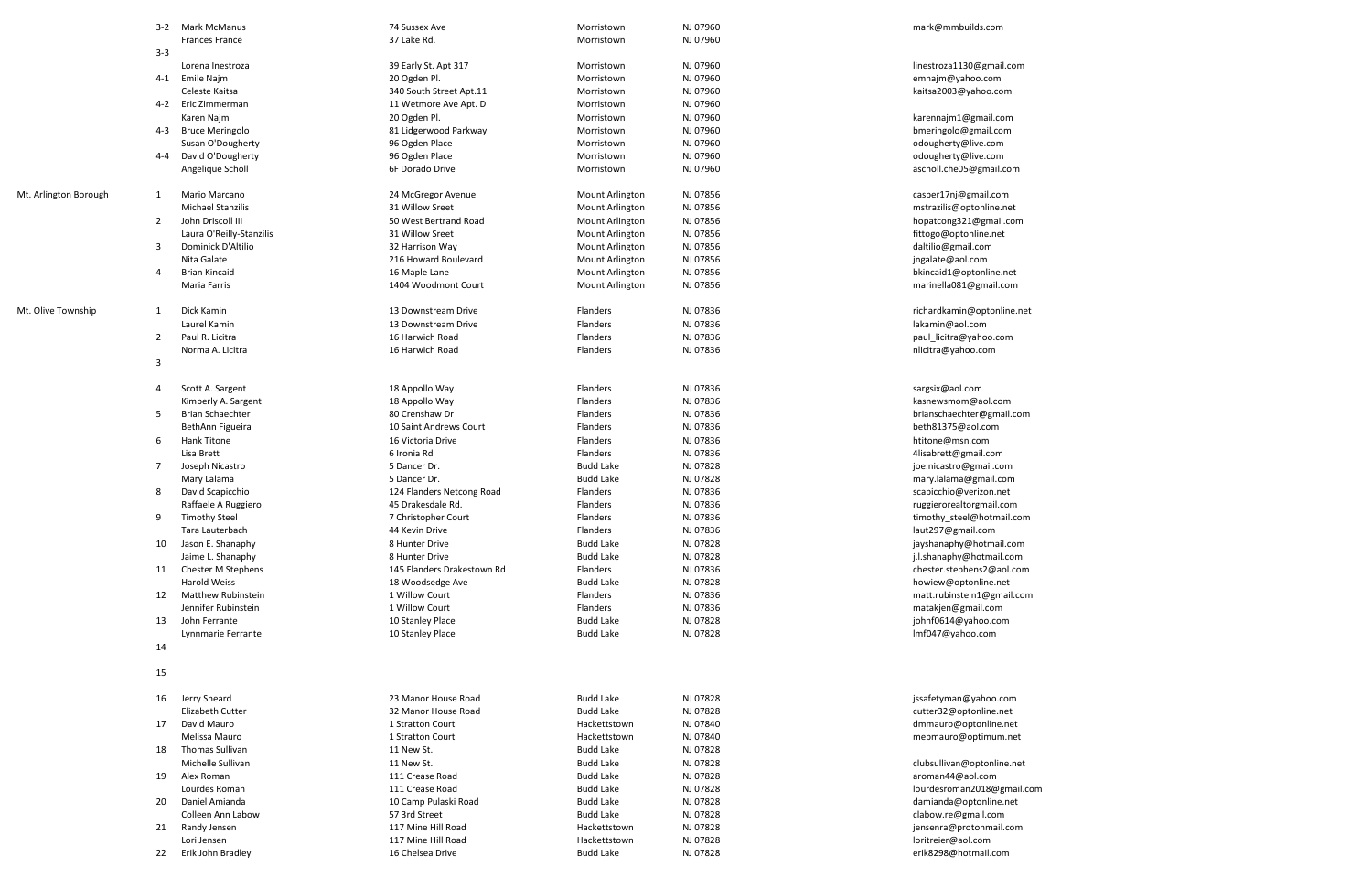|                            |    | Jessica A. Bradley      | 16 Chelsea Drive              | <b>Budd Lake</b>      | NJ 07828 | jallisonalbert@hotmail.com   |
|----------------------------|----|-------------------------|-------------------------------|-----------------------|----------|------------------------------|
| Mt. Lakes Borough          | 1  | John Horan              | 22 Valley Road                | <b>Mountain Lakes</b> | NJ 07046 |                              |
|                            |    | <b>Blair S Wilson</b>   | 3 Grove Place                 | <b>Mountain Lakes</b> | NJ 07046 | blairbravo324@gmail.com      |
|                            | 2  | Francis J. Borin        | 98 Melrose Road               | <b>Mountain Lakes</b> | NJ 07046 | fborin@decotiislaw.com       |
|                            |    | Audrey B. Lane          | 31 Melrose Road               | <b>Mountain Lakes</b> | NJ 07046 | audreylane@optonline.net     |
|                            | 3  | G. Douglas McWilliams   | 95 Boulevard                  | <b>Mountain Lakes</b> | NJ 07046 | dougmcwilliams2@hotmail.com  |
|                            |    | Barbara Girz            | 62 Tower Hill Road            | <b>Mountain Lakes</b> | NJ 07046 | bagirz50@gmail.com           |
|                            | 4  |                         |                               | <b>Mountain Lakes</b> | NJ 07046 |                              |
|                            |    | Daniel Happer           | 31 Raynold Road               |                       |          | daniel.happer@gmail.com      |
|                            |    | Jane Hayward            | 39 Lockley Court              | <b>Mountain Lakes</b> | NJ 07046 | janehayward.events@gmail.com |
|                            | 5  | Stephen H. Shaw         | 4 Pointview Place             | <b>Mountain Lakes</b> | NJ 07046 | shshaw@optonline.net         |
|                            |    | Cynthia Happer          | 31 Raynold Road               | <b>Mountain Lakes</b> | NJ 07046 | dchapp@optonline.net         |
| Netcong Borough            | 1  | Keith Pierson           | 53 Allen Street               | Netcong               | NJ 07857 | perjon53kp@gmail.com         |
|                            |    | Dolores Dalessandro     | 8 Koclas Drive                | Netcong               | NJ 07857 | dolores130@yahoo.com         |
|                            | 2  | John Sylvester Jr.      | 110 Allen Street              | Netcong               | NJ 07857 | jsly58@hotmail.com           |
|                            |    | Joy Sylvester           | 110 Allen Street              | Netcong               | NJ 07857 |                              |
|                            |    |                         |                               |                       |          |                              |
| Parsippany-Troy Hills Twp. | 1  | Louis A. Valori         | 36 Gathering Hills Court      | <b>Morris Plains</b>  | NJ 07950 | lvalori@aol.com              |
|                            |    | Aruna Kasireddy         | 53 Erica Way                  | Parsippany            | NJ 07869 | arunabusa@yahoo.com          |
|                            | 2  | John Bamert             | 6 Patriots Rd                 | <b>Morris Plains</b>  | NJ 07950 |                              |
|                            |    | Angelika Bamert         | 6 Patriots Rd                 | <b>Morris Plains</b>  | NJ 07950 |                              |
|                            | 3  | David Kaplan            | 263 Intervale Road            | Parsippany            | NJ 07054 | dkaplan123@gmail.com         |
|                            |    | Nancy J. Choffo         | 5 Glenbrook Drive             | Boonton               | NJ 07005 | nchoffo@optonline.net        |
|                            | 4  | Davey L. Willans        | 8 Jamaica Road                | <b>Morris Plains</b>  | NJ 07950 | daveywillans@aol.com         |
|                            |    | <b>Christine Carey</b>  | 5 Bahama Rd                   | <b>Morris Plains</b>  | NJ 07950 |                              |
|                            | 5  | Edward A. Lally         | 11 Hilsinger Road, PO Box 345 | Mt. Tabor             | NJ 07878 | edward_lally@msn.com         |
|                            |    | Priscilla M. Leon       | 4 Hilsinger Road, PO Box 199  | Mt. Tabor             | NJ 07878 | priscilla555@aol.com         |
|                            | 6  | Joseph Roman            | 2 Spencer Court               | <b>Morris Plains</b>  | NJ 07950 | j.roman@accelerantsales.com  |
|                            |    | Debbie Dekker           | 3 Spencer Court               | <b>Morris Plains</b>  | NJ 07950 | debdekker1800@gmail.com      |
|                            | 7  | John Orrico             |                               |                       | NJ 07950 |                              |
|                            |    |                         | 14 Penn Road                  | <b>Morris Plains</b>  |          | johnny184@verizon.net        |
|                            |    | Jessica Johannesen      | 189 Park Road                 | Parsippany            | NJ 07054 | jessjohannesen@yahoo.com     |
|                            | 8  | <b>Gary Martin</b>      | 56 Rainbow Trail              | Denville              | NJ 07834 | holystjohn@yahoo.com         |
|                            |    | (Susan) Lynn Persson    | 46 Rainbow Trail              | Denville              | NJ 07834 | geosuzy@aol.com              |
|                            | 9  | Paul Carifi Jr.         | 35 RobinHood Road             | <b>Morris Plains</b>  | NJ 07950 | pcarifijr@gmail.com          |
|                            |    | Karen A. Wargo          | 45 RobinHood Road             | <b>Morris Plains</b>  | NJ 07950 | captainkarenw@gmail.com      |
|                            | 10 | Joseph D. Calabrese     | 175 Elmwood Drive             | Parsippany            | NJ 07054 | jdc257@optonline.net         |
|                            |    | Catherine Mary Cerbo    | 1127 Littleton Road           | <b>Morris Plains</b>  | NJ 07950 | ccerbo@mac.com               |
|                            | 11 | Mukund R. Parekh        | 252 Atlantic Dr               | Parsippany            | NJ 07054 |                              |
|                            |    | Rajni M Parekh          | 252 Atlantic Dr               | Parsippany            | NJ 07054 |                              |
|                            | 12 | Frank L. Cahill         | 588 Lake Shore Drive          | Parsippany            | NJ 07950 | frank@frankcahill.com        |
|                            |    | Diana Lynne Wyckoff     | 96 Garfield Rd                | Parsippany            | NJ 07054 | Lynnew47@aol.com             |
|                            | 13 | Dharmesh (Danny) Desai  | 16 Alloway Road               | Parsippany            | NJ 07054 | beejalneil@gmail.com         |
|                            |    | Mary Purzycki           | 273 Marcella Road             | Parsippany            | NJ 07054 | kenpurzy@verizon.net         |
|                            | 14 | Leonard Pizza           | 2 Spartan Avenue              | Parsippany            | NJ 07054 | lenpizza@hotmail.com         |
|                            |    | <b>Betty Jane Panos</b> | 2 Spartan Avenue              | Parsippany            | NJ 07054 | ldpbj26@hotmail.com          |
|                            | 15 | Sanjiv Kumar Patel      | 25 Camden Rd                  | Parsippany            | NJ 07054 |                              |
|                            |    | Reshma Patel            | 25 Camden Rd                  | Parsippany            | NJ 07054 |                              |
|                            | 16 | Daniel Margotta         | 300 Parsippany Road, 30A      | Parsippany            | NJ 07054 |                              |
|                            |    | Diane Sanabria          | 300 Parsippany Road, 30A      | Parsippany            | NJ 07054 |                              |
|                            | 17 | Kanu Patel              | 150 Harrison Rd               | Parsippany            | NJ 07054 |                              |
|                            |    | Danielle Valenzano      | 18 Alexander Ave              |                       | NJ 07054 |                              |
|                            |    | John Beehler            | 51 Intervale Road             | Parsippany            | NJ 07005 | john.beehler@gmail.com       |
|                            | 18 |                         |                               | Boonton               |          |                              |
|                            |    | Alison Beehler          | 51 Intervale Road             | Boonton               | NJ 07005 | alison.beehler@gmail.com     |
|                            | 19 | Robert Snyder           | 226 N Beverwyck Road          | Parsippany            | NJ 07054 | nrsnyder@optonline.net       |
|                            |    | Nancy Snyder            | 226 N Beverwyck Road          | Parsippany            | NJ 07054 | nrsnyder@optonline.net       |
|                            | 20 | Antonio N. Piccininni   | 36 Bordeaux Drive             | Parsippany            | NJ 07054 |                              |
|                            |    | Tina Piccininni         | 36 Bordeaux Drive             | Parsippany            | NJ 07054 |                              |
|                            | 21 | Jeffrey J. Golderer     | 187 Vail Road                 | Parsippany            | NJ 07054 |                              |
|                            |    | Susy Golderer           | 187 Vail Road                 | Parsippany            | NJ 07054 |                              |
|                            | 22 | Madhavi Katta           | 24 Nicole Ln                  | Parsippany            | NJ 07054 | ramskatta@yahoo.com          |
|                            |    | Thomas S. Russo Sr.     | 11 Prospect Road              | Parsippany            | NJ 07054 |                              |
|                            | 23 | Adam Gragnani           | 11 Rhoda Terrace              | Parsippany            | NJ 07054 | adamgo929@optonline.net      |
|                            |    | Loretta Gragnani        | 11 Rhoda Terrace              | Parsippany            | NJ 07054 | lorg3342@optonline.net       |
|                            |    |                         |                               |                       |          |                              |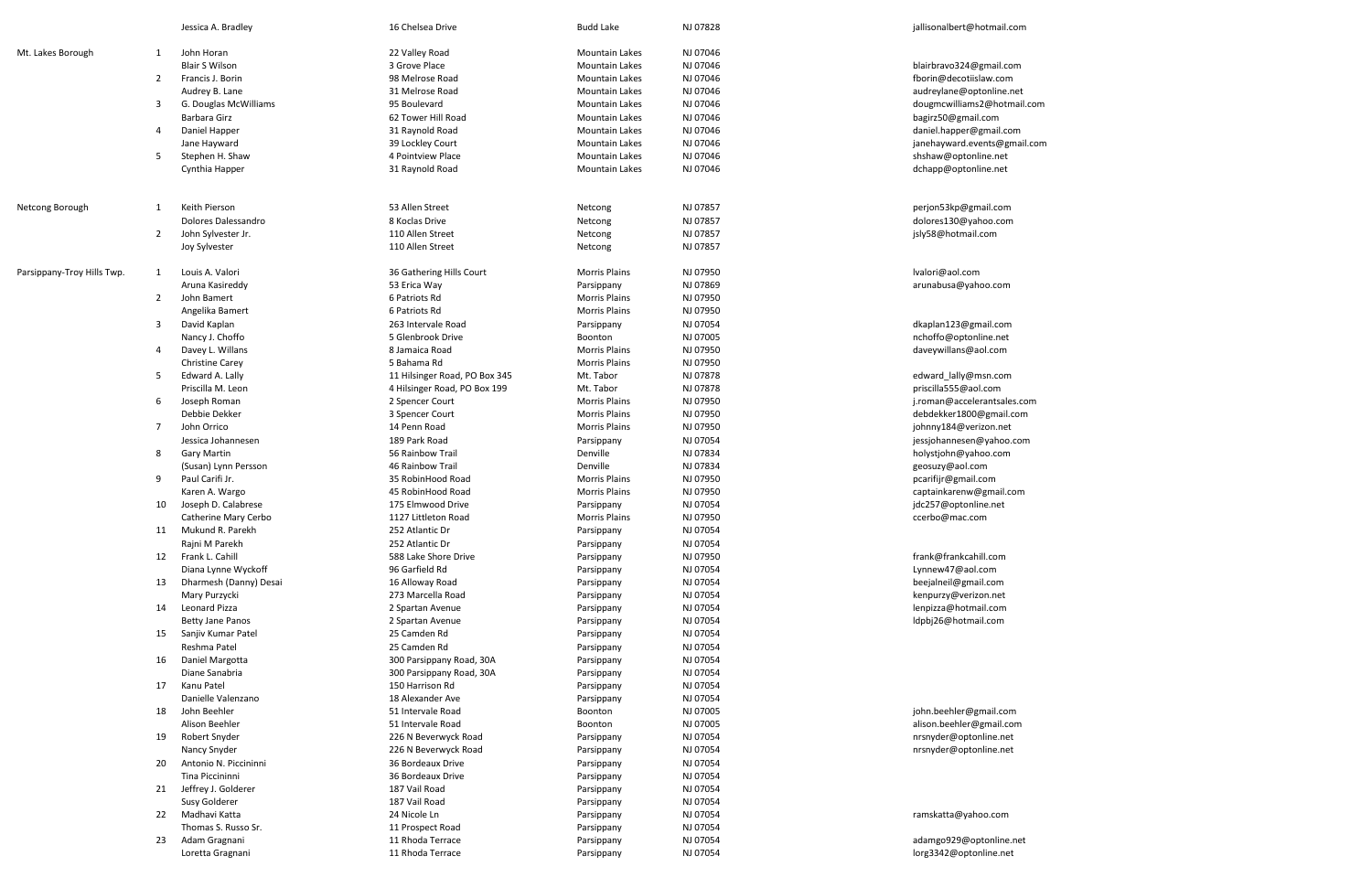|                     | 24             | Sridath Reddy              | 53 Erica Way            | Parsippany            | NJ 07054 | sridathreddy@aol.com           |
|---------------------|----------------|----------------------------|-------------------------|-----------------------|----------|--------------------------------|
|                     |                | Rama Chatrathi             | 203 Raymound Boulevard  | Parsippany            | NJ 07054 | ramaram@yahoo.com              |
|                     | 25             | <b>Robert Peluso</b>       | 15 Larkspur Drive       | Parsippany            | NJ 07054 | robertpeluso12@gmail.com       |
|                     |                | Ildiko S. Peluso           | 15 Larkspur Drive       | Parsippany            | NJ 07054 | ildikosue@me.com               |
|                     | 26             | Justin Carifi              | 38 Emerson Rd           | <b>Morris Plains</b>  | NJ 07054 |                                |
|                     |                | <b>Yvonne Ferise</b>       | 75 Highwood Rd          | Denville              | NJ 07834 | yvonne88@optonline.net         |
|                     | 27             | Cornelius Eric Hubner, Jr. | 603 S. Beverwyck Road   | Parsippany            | NJ 07054 | hubce@aol.com                  |
|                     |                | Angela Stanton             | 5 Benjamin Court        | Parsippany            | NJ 07054 | angelastanton66@aol.com        |
|                     | 28             | Abdullah Kwaja             | 1 Pinecrest Lane        | Parsippany            | NJ 07054 | akwaja55@aol.com               |
|                     |                | Sabahat Kwaja              | 1 Pinecrest Lane        | Parsippany            | NJ 07054 | akwaja55@aol.com               |
|                     | 29             | Ahmed Kandil               | 500 Knoll Road          | Boonton               | NJ 07005 | afkandil@gmail.com             |
|                     |                | Margaret C. Woelk          | 73 Glenwood Avenue      | Lake Hiawatha         | NJ 07034 | margwo2001@yahoo.com           |
|                     | 30             | James R. Barberio          | 137 Minnehaha Boulevard | Lake Hiawatha         | NJ 07034 |                                |
|                     |                | Hillery R. Brotschol       | 18 Roosevelt Avenue     | Lake Hiawatha         | NJ 07034 | hillerybrotschol@gmail.com     |
|                     | 31             | Madhusudan Gadikota        | 54 Janelle Blvd         | Parsippany            | NJ 07054 | madhugadikota@yahoo.com        |
|                     |                | Kavitha Gadikota           | 54 Janelle Blvd         | Parsippany            | NJ 07054 | kavithagadikota@gmail.com      |
|                     | 32             | Justin Musella             | 3105 Gates Ct.          | <b>Morris Plains</b>  | Nj 07950 |                                |
|                     |                | Joclyn Tobjy               | 109 Mara Rd             | Lake Hiawatha         | NJ 07034 |                                |
|                     | 33             | Nicolas Limanov            | 178 N. Beverwyck Road   | Lake Hiawatha         | NJ 07034 | ndlimanov13@gmail.com          |
|                     |                | <b>Esther Rucci</b>        | 23 Chesapeake Avenue    | Lake Hiawatha         | NJ 07034 |                                |
|                     |                | <b>Robert Quinn</b>        | 20 Mohawk Avenue        |                       | NJ 07034 | angelmaxi@optonline.net        |
|                     | 34             |                            |                         | Lake Hiawatha         |          | robertquinnnj@gmail.com        |
|                     |                | Laura Quinn                | 20 Mohawk Avenue        | Lake Hiawatha         | NJ 07034 | laurawq@aol.com                |
|                     | 35             | <b>Brian Smith</b>         | 40 Vail Road            | Lake Hiawatha         | NJ 07034 | brian3434@aol.com              |
|                     |                | Anne Gleave Smith          | 40 Vail Road            | Lake Hiawatha         | NJ 07034 | annesmith327@gmail.com         |
|                     | 36             | Michael J. dePierro        | 5 Fernwood Place        | Parsippany            | NJ 07054 | mjdepierro@optonline.net       |
|                     |                | Dolores M. dePierro        | 5 Fernwood Place        | Parsippany            | NJ 07054 | dmdepierro@optonline.net       |
|                     | 37             | Sean Byrne                 | 7 Brooklawn Drive       | Morris Plains         | NJ 07950 | 12njbyrne@optonline.net        |
|                     |                | Diane Byrne                | 7 Brooklawn Drive       | <b>Morris Plains</b>  | NJ 07950 | krjbyrne@optonline.net         |
|                     | 38             | Robert J. Iracane          | 47 New England Drive    | Lake Hiawatha         | NJ 07034 | rjicpa@gmail.com               |
|                     |                | Elinor M. Iracane          | 47 New England Drive    | Lake Hiawatha         | NJ 07034 | emiracane@yahoo.com            |
|                     | 39             | James Carifi               | 38 Emerson Road         | Morris Plains         | NJ 07950 | jamesc370@aol.com              |
|                     |                | Julie Carifi               | 38 Emerson Road         | Morris Plains         | NJ 07950 | jamesc370@aol.com              |
| Pequannock Township |                | Ken Hardaker               | 8 Brookside Avenue      | <b>Pompton Plains</b> | NJ 07444 |                                |
|                     | 1              |                            |                         |                       |          |                                |
|                     |                | Dara Hardaker              | 8 Brookside Avenue      | Pompton Plains        | NJ 07444 |                                |
|                     | 2              | Philip H. Dickinson        | 11 Demott Avenue        | Pequannock            | NJ 07440 | pdic2@msn.com                  |
|                     |                | Louise Marchese            | 16 Roland Road          | Pequannock            | NJ 07440 | loujoe161@verizon.net          |
|                     | 3              | <b>Robert Cascone</b>      | 9 4th Street            | Pequannock            | NJ 07440 | robcascone@gmail.com           |
|                     |                | <b>Heather Cascone</b>     | 9 4th Street            | Pequannock            | NJ 07440 | heather.cascone@yahoo.com      |
|                     | 4              | Ryan Herd                  | 8 Tilley Avenue         | Pompton Plains        | NJ 07444 | ryan@onesoundchoice.com        |
|                     |                | Melissa Florance-Lynch     | 37 Park Avenue          | Pompton Plains        | NJ 07444 | melissaflorancelynch@gmail.com |
|                     | 5              | Peter Crefeld              | 13 Dale Avenue          | <b>Pompton Plains</b> | NJ 07444 | crefeld@crefeld.com            |
|                     |                | Frances Chorba             | 83 Jackson Ave          | Pompton Plains        | NJ 07444 | chorba4@optonline.net          |
|                     | 6              | Jacob Mangeri              | 17 Foothiulls Drive     | Pompton Plains        | NJ 07444 |                                |
|                     |                | Kyle Russell               | 6 Walnut Avenue         | Pompton Plains        | NJ 07444 |                                |
|                     | $\overline{7}$ | John Driesse               | 7 Van Saun Pl           | Pompton Plains        | NJ 07444 | johndriesse@optonline.net      |
|                     | 8              | Rocco Miscia               | 15 Whipple Road         | Pompton Plains        | NJ 07444 |                                |
|                     |                | Nichole Caravella          | 71 Forest Drive         | Pompton Plains        | NJ 07444 | nichole1031@optonline.net      |
|                     | 9              | Arthur J Schmidt           | 27 Hearle Drive         | Pequannock            | NJ 07440 | artbettyschmidt@msn.com        |
|                     |                | Elizabeth A Cass-Schmidt   | 27 Hearle Drive         | Pequannock            | NJ 07440 | artbettyschmidt@msn.com        |
|                     |                |                            | 47 Colfax Drive         |                       |          |                                |
|                     | 10             | David Kohle                |                         | Pequannock            | NJ 07440 | kohle4@optonline.net           |
|                     |                | Nancy Gitin                | 28 Greenview Drive      | Pequannock            | NJ 07440 |                                |
|                     | 11             | Carlo A. Nardone           | 11 Rockledger Terrace   | Pompton Plains        | NJ 07444 | guile973@gmail.com             |
|                     |                | Catherine Winterfield      | 1206 Chatfield Drive    | <b>Pompton Plains</b> | NJ 07444 | cwinterfield@optonline.net     |
|                     | 12             | Adam Budesheim             | 6 Robert Pl.            | Pequannock            | NJ 07440 | adam_budesheim@alumni.shu.edu  |
| Randolph Township   | 1              | Robert Sesko               | 69 Musiker Avenue       | Randolph              | NJ 07869 | robert.sesko@gmail.com         |
|                     |                | Myra Sesko                 | 69 Musiker Avenue       | Randolph              | NJ 07869 | msesko@verizon.net             |
|                     | $\overline{2}$ | Kevin Ryan                 | 7 Lynn Drive            | Randolph              | NJ 07869 | kryan25@optonline.net          |
|                     |                | Nicole Ryan                | 7 Lynn Drive            | Randolph              | NJ 07869 | nicryan06@gmail.com            |
|                     | 3              | Warren W. Veech, Jr.       | 12 Tammy Hill Trail     | Randolph              | NJ 07869 | skip@veechconstruction.com     |
|                     |                | Joanne Veech               | 12 Tammy Hill Trail     | Randolph              | NJ 07869 | veech.joanne@gmail.com         |
|                     | 4              | Michael T. Leneghan Jr.    | 90 Radtke Road          | Randolph              | NJ 07869 | leneghan@optonline.net         |
|                     |                |                            |                         |                       |          |                                |

Debby Rauch Lissaur **16 Beaver Dam Road** Randolph NJ 07869 NJ 07869 and Debby@optimisminc.com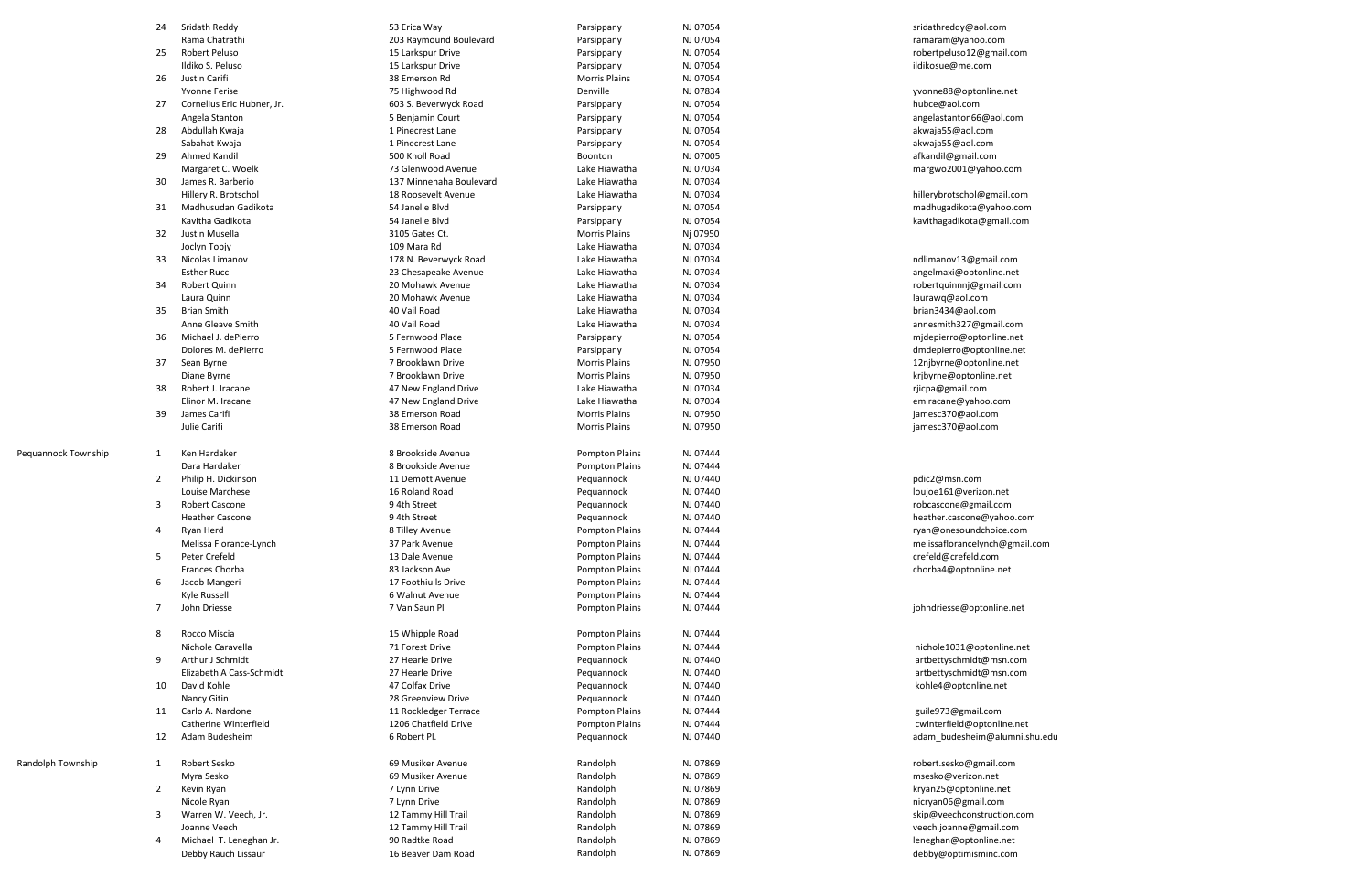|                   | 5              | Arthur Lee                            | 73 Mountainside Drive                    | Randolph               | NJ 07869             | art@artkoe.com                                   |
|-------------------|----------------|---------------------------------------|------------------------------------------|------------------------|----------------------|--------------------------------------------------|
|                   |                | Dimitra Stavros                       | 6 Skyline Drive                          | Randolph               | NJ 07869             | dstavros70@gmail.com                             |
|                   | 6              | Peter Ugalde                          | 120 Quaker Church Road                   | Randolph               | NJ 07869             | petell6@optonline.net                            |
|                   |                | Sydney Ugalde                         | 120 Quaker Church Road                   | Randolph               | NJ 07869             | sugalde1996@gmail.com                            |
|                   | $\overline{7}$ |                                       |                                          |                        |                      |                                                  |
|                   |                | Debra Norman                          | 262 Chrystal Street                      | Randolph               | NJ 07869             |                                                  |
|                   | 8              | Chris Vartanian                       | 44 Center Grove Road, Apt P-31           | Randolph               | NJ 07869             |                                                  |
|                   |                |                                       |                                          |                        |                      |                                                  |
|                   | 9              | Mark H. Forstenhausler                | 4 Heather Lane                           | Randolph               | NJ 07869             | mforstenhausler@optline.net                      |
|                   |                | Virginia (Ginger) A. Vukas            | 30 Heather Lane                          | Randolph               | NJ 07869             | gvukasnj@gmail.com                               |
|                   | 10             | Jay Thomson                           | 23 Glenwood Avenue                       | Randolph               | NJ 07869             | lyco86@yahoo.com                                 |
|                   |                | Karen Jordan<br><b>Timothy Foster</b> | 2 Mark Street                            | Randolph               | NJ 07869<br>NJ 07869 | kjordan1956@verizon.net                          |
|                   | 11             | Sasha Alessandra                      | 99 Arrowgate Drive<br>2108 Barclay Court | Randolph<br>Randolph   | NJ 07869             | timmfoster@gmail.com                             |
|                   | 12             |                                       |                                          |                        |                      |                                                  |
|                   |                |                                       |                                          |                        |                      |                                                  |
|                   | 13             | Anthony J. Somma Jr.                  | 2 John Court                             | Randolph               | NJ 07869             | anthonyjsommajr@protonmail.com                   |
|                   |                | Christine M. Brembs                   | 146 Park Avenue                          | Randolph               | NJ 07869             | sportebrat@aol.com                               |
|                   | 14             | Peter Pasquale                        | 3 India Brook Lane                       | Randolph               | NJ 07869             | pete.pasquale@gmail.com                          |
|                   |                | Rosanna Pasquale                      | 3 India Brook Lane                       | Randolph               | NJ 07869             | rosanna.pasquale1@gmail.com                      |
|                   | 15             | David Steele                          | 10 Nuko Terrace                          | Randolph               | NJ 07869             | dsstoil@aol.com                                  |
|                   |                | Annette A. Steele                     | 10 Nuko Terrace                          | Randolph               | NJ 07869             | annetteasteele54@gmail.com                       |
|                   | 16             | William J. Smith                      | 6 Springhill Road                        | Randolph               | NJ 07869             | williamjsmithjr@gmail.com                        |
|                   |                | Isabel M. Creighton                   | 50 Forrest Road                          | Randolph               | NJ 07869             | icreighton@optonline.net                         |
|                   | 17             | James B. Loveys                       | 6 Fieldcrest Court                       | Mendham                | NJ 07945             | jbloveys@gmail.com                               |
|                   |                | Marie Potter                          | 10 Shadowbrook Way                       | Mendham                | NJ 07945             | marie.potter@verizon.net                         |
|                   | 18             | Stephen P. Perkowski                  | 9 Leigh Court                            | Randolph               | NJ 07869             | sperkowski9@gmail.com                            |
|                   |                | Christine Carey                       | 4 Wilkshire Boulevard                    | Randolph               | NJ 07869             | careyrphjo@aol.com                               |
|                   | 19             | Lawrence H. O'Neill Jr.               | 14 Kensington Drive                      | Randolph               | NJ 07869             | larry14ken@aol.com                               |
|                   |                | Margaret Van Glahn                    | 40 Kensington Drive                      | Randolph               | NJ 07869             |                                                  |
|                   |                |                                       |                                          |                        |                      |                                                  |
| Riverdale Borough | 1              | Stephen W. Revis<br>Jean L. Revis     | 7 Stratford Place                        | Riverdale              | NJ 07457             | revisstephen@aol.com                             |
|                   |                | Paul M. Carelli                       | 7 Stratford Place                        | Riverdale              | NJ 07457             | momrevis@aol.com                                 |
|                   | $\mathbf{2}$   | June L. Carelli                       | 42 Cottage Place                         | Riverdale              | NJ 07457             | pcarelli@optonine.net                            |
|                   |                | Paul Purcell                          | 42 Cottage Place<br>95 Riverview Ter     | Riverdale              | NJ 07457             | mrspmc@optonline.net                             |
|                   | 3              | Catrina Purcell                       | 95 Riverview Ter                         | Riverdale<br>Riverdale | NJ 07457<br>NJ 07457 | pcarelli0325@gmail.com<br>pcarelli0325@gmail.com |
|                   |                |                                       |                                          |                        |                      |                                                  |
| Rockaway Borough  |                | Frank Perna                           | 25 Maplewood Drive                       | Rockaway               | NJ 07866             | fperna@denvillepolice.org                        |
|                   |                | Jennifer Perna                        | 25 Maplewood Drive                       | Rockaway               | NJ 07866             | fperna@denvillepolice.org                        |
|                   | $\overline{2}$ | David J Phillippi                     | 16 Lakeside Drive                        | Rockaway               | NJ 07866             |                                                  |
|                   |                | Carmela Pereira                       | 73 Willow Avenue                         | Rockaway               | NJ 07866             | carmela.pereira@gmail.com                        |
|                   | 3              | Sanjiv "Mickey" Chopra                | 15 Rockaway Avenue                       | Rockaway               | NJ 07866             | mickey.chopra7@gmail.com                         |
|                   |                | Bhavana Chopra                        | 15 Rockaway Avenue                       | Rockaway               | NJ 07866             | bchopra786@gmail.com                             |
|                   | 4              | Andrew Agliata                        | 71 Rockwood Drive                        | Rockaway               | NJ 07866             | andrew.morris.gop@gmail.com                      |
|                   |                | Joyce Freiermuth                      | 99 East Flagge Street                    | Rockaway               | NJ 07866             | jjef1952@aol.com                                 |
|                   | 5              | <b>Thomas Mulligan</b>                | 23 McKinley Drive                        | Rockaway               | NJ 07866             | mulligat@optonline.net                           |
|                   |                | Diane Willer                          | 34 Valley View Road                      | Rockaway               | NJ 07866             | dwiller34@gmail.com                              |
| Rockaway Township |                | 1-1 Mary Noon                         | 456 Rockaway Rd Apt. 33                  | Dover                  | NJ 07801             |                                                  |
|                   |                | 1-2 Paul Waldek                       | 119 Highview Terrace                     | Dover                  | NJ 07801             | saint3paul@optonline.net                         |
|                   | $1 - 3$        |                                       |                                          |                        |                      |                                                  |
|                   | 1-4            | Joseph Jackson                        | 315 Daniel Street                        | Dover                  | NJ 07801             | joesmack7730@gmail.com                           |
|                   |                | Susanne Jackson                       | 315 Daniel Street                        | Dover                  | NJ 07801             | joeandsusanne@gmail.com                          |
|                   |                | 2-1 Frank Jeckell                     | 16 Faesch Court                          | Rockaway               | NJ 07866             | frank.jeckell@gmail.com                          |
|                   |                | Eileen Quinn                          | 14 Brotherton Avenue                     | Rockaway               | NJ 07866             | eileenq1475@gmail.com                            |
|                   |                | 2-2 John (Jack) Quinn                 | 69 North Street                          | Dover                  | NJ 07801             | jq0690@gmail.com                                 |
|                   |                | Kathy C. Quinn                        | 69 North Street                          | Dover                  | NJ 07801             | kq0690@gmail.com                                 |
|                   |                | 2-3 Joseph J. Bell                    | 40 Lenox Road                            | Rockaway               | NJ 07866             | jbellesq@gmail.com                               |
|                   |                | <b>Dominick Nicastro</b>              | 9 Lenox Road                             | Rockaway               | NJ 07866             | dnicastro1955@aol.com                            |
|                   |                | 2-4 Mark Zimmerman                    | 22 Kings Road                            | Rockaway               | NJ 07866             | tbucket2023@gmail.com                            |
|                   |                | Arlene Zimmerman                      | 22 Kings Road                            | Rockaway               | NJ 07866             | momzimm4@gmail.com                               |
|                   |                |                                       |                                          |                        |                      |                                                  |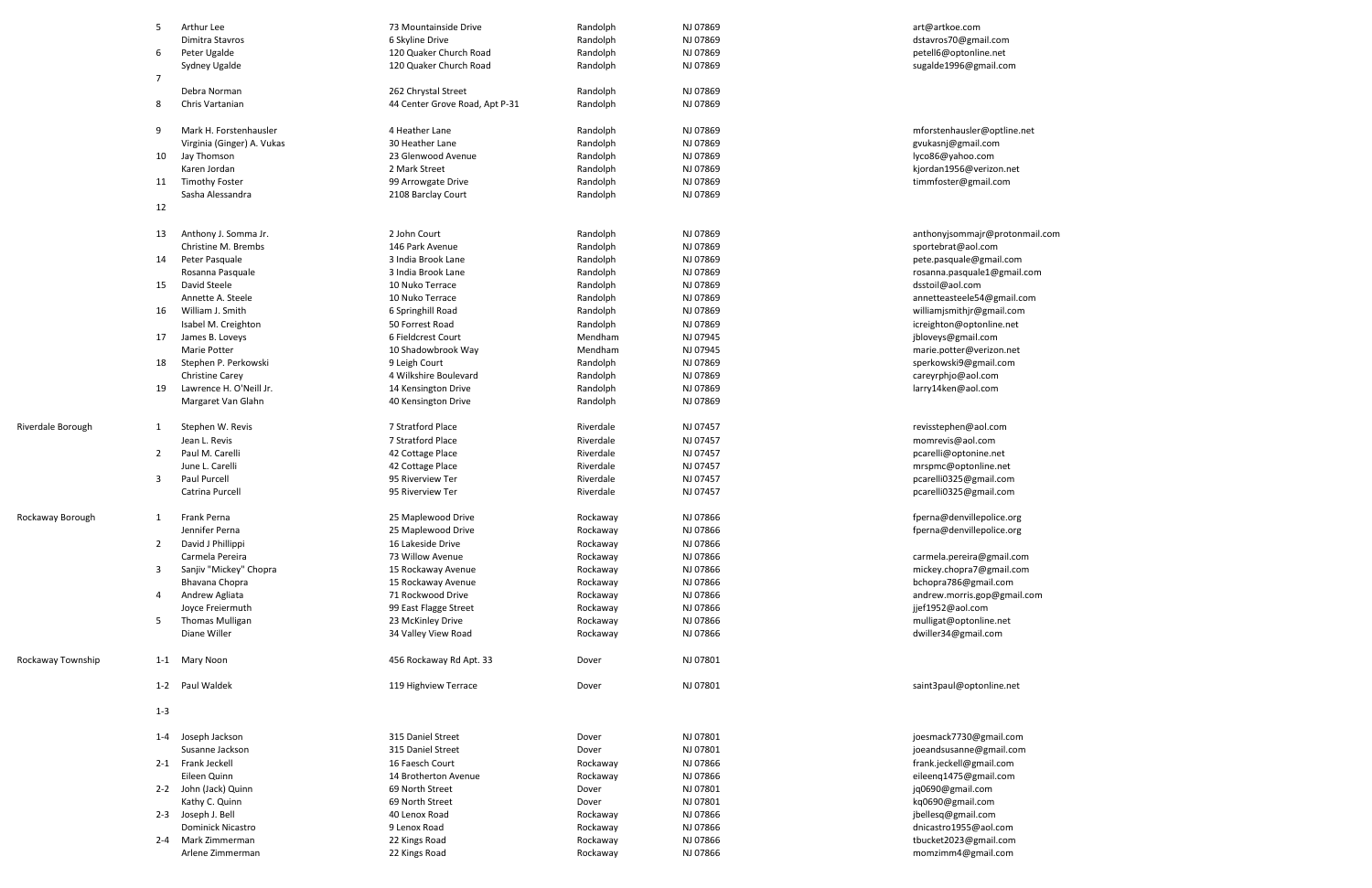|                  |         | 3-1 Douglas A Brookes Jr | 554 Mount Hope Avenue   | Dover        | NJ 07801 | doug.bro11@yahoo.com       |
|------------------|---------|--------------------------|-------------------------|--------------|----------|----------------------------|
|                  |         | Kimberly L Brookes       | 554 Mount Hope Avenue   | Dover        | NJ 07801 | kimberlybrookes@yahoo.com  |
|                  |         | 3-2 Jason Ripke          | 34 Cayuge Ave           | Rockaway     | NJ 07866 |                            |
|                  |         | Jamie Ripke              | 34 Cayuge Ave           | Rockaway     | NJ 07866 | jamiekida2002@yahoo.com    |
|                  | $3 - 3$ | Douglas Abe              | 25 Circle Drive         | Rockaway     | NJ 07866 | dnabe1@aol.com             |
|                  | $3 - 4$ | Leslie Harrison          | 27 Woodside Dr.         | Rockaway     | NJ 07866 |                            |
|                  |         |                          |                         |              |          |                            |
|                  | 4-1     | James Leonardis          | 7 Henry Street          | Rockaway     | NJ 07866 | jleonardis77@gmail.com     |
|                  |         | Joyce Brookes            | 16 Mt. Hope Road        | Rockaway     | NJ 07866 | brookes.joyce@yahoo.com    |
|                  |         | 4-2 David Heeren         | 16 Mohawk Ave           | Rockaway     | NJ 07866 |                            |
|                  |         | Kim Heeren               | 16 Mohawk Ave           | Rockaway     | NJ 07866 |                            |
|                  | $4 - 3$ |                          |                         |              |          |                            |
|                  |         | Christina Siegfried      | 21 Lakeview Court       | Rockaway     | NJ 07866 | farrochristinaa@gmail.com  |
|                  | 4-4     | Joseph Fontana           | 13 S. Brookside Dr.     | Rockaway     | NJ 07866 |                            |
|                  |         | Francesca Nordin         | 53 Cayuga Avenue        | Rockaway     | NJ 07866 | fan.pnp@gmail.com          |
|                  |         | 5-1 Hector R. Schorno    | 60 Meriden Road         | Rockaway     | NJ 07866 | jarhed57@hotmail.com       |
|                  |         | Laurie Schorno           | 60 Meriden Road         | Rockaway     | NJ 07866 | laurieschorno@gmail.com    |
|                  | $5 - 2$ |                          |                         |              |          |                            |
|                  |         | Gloria J. O'Connor       | 1 Sherbrook Drive       | Rockaway     | NJ 07866 | gloriajoc@gmail.com        |
|                  | $5 - 3$ |                          |                         |              |          |                            |
|                  |         | <b>Lillian Sweet</b>     | 1 Oakland Avenue        | Rockaway     | NJ 07866 | lilisweet@optonline.net    |
|                  |         | 5-4 Joseph Caravaglia    | 221 White Meadow Road   | Rockaway     | NJ 07866 | josephcaravaglia@gmail.com |
|                  |         | Shawn Caravaglia         | 221 White Meadow Road   | Rockaway     | NJ 07866 | shawn.caravaglia@gmail.com |
|                  |         | 6-1 Tucker M. Kelley     | 16 Meggins Road         | Rockaway     | NJ 07866 | wdoa66@yahoo.com           |
|                  |         | <b>Brooke Kelley</b>     | 16 Meggins Road         | Rockaway     | NJ 07866 | wdoa66@yahoo.com           |
|                  |         | 6-2 Howard Kritz         | 8 Chandler Terrace      | Rockaway     | NJ 07866 | howard.kritz@gmail.com     |
|                  |         | Jessica Kritz            | 8 Chandler Terrace      | Rockaway     | NJ 07866 |                            |
|                  | 6-3     | Raymond B. Tahan         | 957 Green Pond Road     | Rockaway     | NJ 07866 | raybt@me.com               |
|                  |         | <b>Heather Teeter</b>    | 127 Jacobs Road         | Rockaway     | NJ 07866 | hlteeter@gmail.com         |
|                  | 6-4     | James F. Skutka          | 30 Sunset Road          | Green Pond   | NJ 07435 | jcskutka30@gmail.com       |
|                  |         | <b>Beverly Farrand</b>   | 11 Shadyside Ln         | Newfoundland | NJ 07435 |                            |
| Roxbury Township | 1-1     | Joseph McKeon            | 304 Kingsland Road      | Landing      | NJ 07850 | ivalue@verizon.net         |
|                  | $1 - 2$ | Cain Pope                | 36 Cayuga Avenue        | Landing      | NJ 07850 | cainpope973@gmail.com      |
|                  |         | Gail Robortaccio         | 10 Rogers Dr PO Box 321 | Landing      | NJ 07850 |                            |
|                  |         | Kenneth F. Schwemmer III |                         |              |          |                            |
|                  | $1 - 3$ |                          | 543 Logan Drive         | Landing      | NJ 07850 | kenschwemmer@yahoo.com     |
|                  |         | Teresa Schwemmer         | 543 Logan Drive         | Landing      | NJ 07850 | kittyschwemmer@yahoo.com   |
|                  |         | 1-4 Shawn Potillo        | 54 Laurie Road          | Landing      | NJ 07850 | shawnpotillo@hotmail.com   |
|                  | 1-5     | Brian C. Overman         | 214 Main Street         | Ledgewood    | NJ 07852 | bcoverman@gmail.com        |
|                  |         | Amy L. Overman           | 214 Main Street         | Ledgewood    | NJ 07852 | amylynne.overman@gmail.com |
|                  |         | 2-1 William Egbert       | 25 Little Ln            | Wharton      | NJ 07885 | sutajen@gmail.com          |
|                  |         | Carol Little             | 28 Little Ln            | Wharton      | NJ 07885 |                            |
|                  |         | 2-2 James Albrecht       | 36 Kenvil Ave           | Succasunna   | NJ 07876 | malbrecht92@gmail.com      |
|                  |         | Jacqueline Albrecht      | 36 Kenvil Ave           | Succasunna   | NJ 07876 | jaki613@aol.com            |
|                  | $2 - 3$ |                          |                         |              |          |                            |
|                  |         |                          |                         |              |          |                            |
|                  |         | 2-4 James T. Kennedy     | 262 Drake Lane          | Ledgewood    | NJ 07852 | phdad_ccm@yahoo.com        |
|                  |         | Anne Kennedy             | 262 Drake Lane          | Ledgewood    | NJ 07852 | anniern2001@yahoo.com      |
|                  | $2 - 5$ |                          |                         |              |          |                            |
|                  |         |                          |                         |              |          |                            |
|                  | $3 - 1$ |                          |                         |              |          |                            |
|                  |         |                          |                         |              |          |                            |
|                  |         | 3-2 Fred Hall            | 6 Tania Court           | Succasunna   | NJ 07876 | fredhall@optonline.net     |
|                  |         |                          |                         |              |          |                            |
|                  | 3-3     | Robert DeFillippo        | 14 Deer Lane            | Succasunna   | NJ 07876 | bobdefillippo@gmail.com    |
|                  |         | Kathy DeFillippo         | 14 Deer Lane            | Succasunna   | NJ 07876 | kdefillipp@aol.com         |
|                  | $3 - 4$ | Garry J. DeFilippis      | 6 Budd Street           | Ledgewood    | NJ 07852 | garryd62@optonline.net     |
|                  | $3 - 5$ | <b>Edward Data</b>       | 5 Hillary Ter           | Succasunna   | NJ 07876 | eddydata@optonline.net     |
|                  |         | Barbara Dawson           | 6 Sheffinks Landing     | Flanders     | NJ 07836 | barbdawsonfdu@gmail.com    |
|                  | 3-6     | Michael A. Shadiack      | 33 Fox Chase Lane       | Ledgewood    | NJ 07852 | mshadiack@optonline.net    |
|                  |         |                          |                         |              |          |                            |